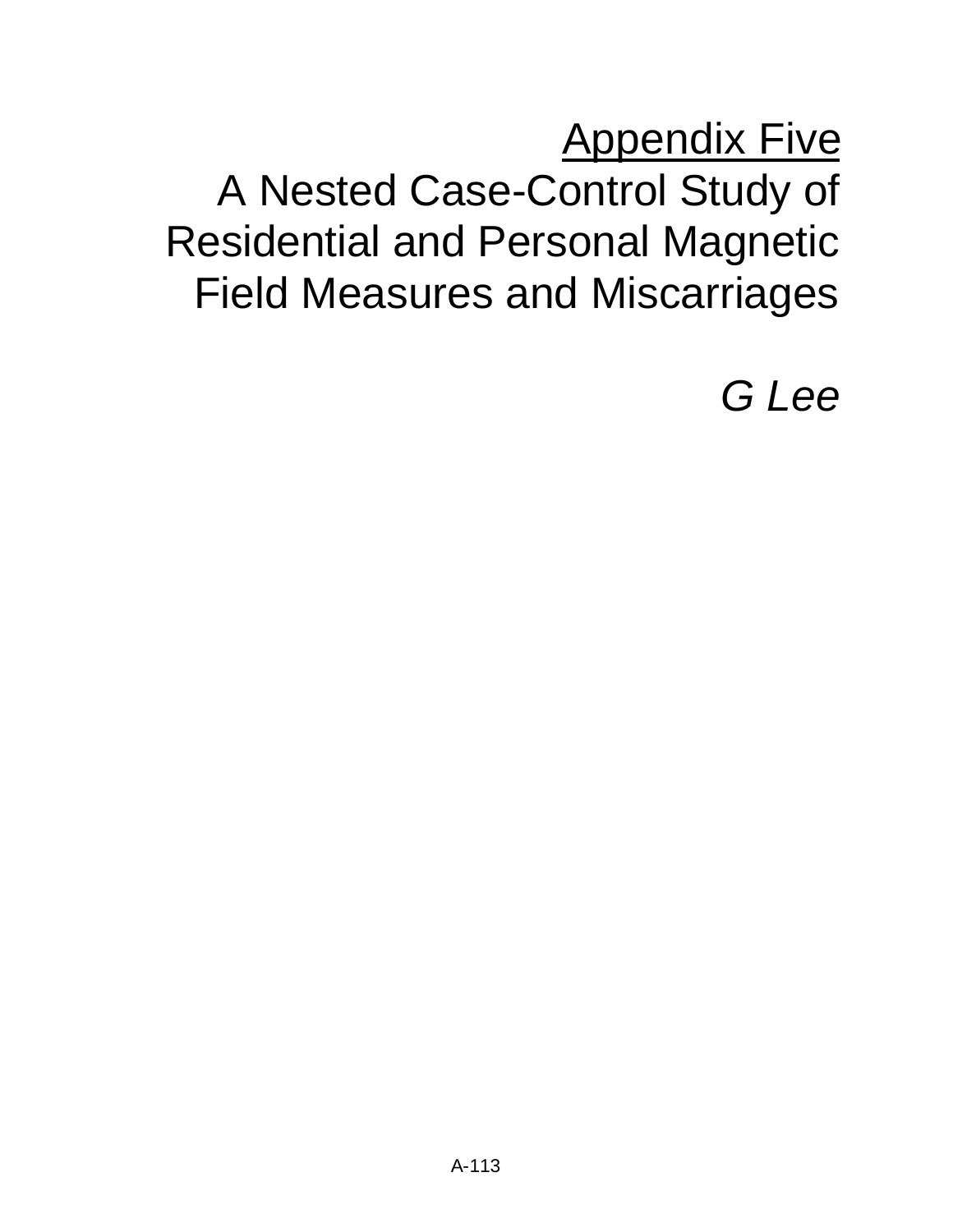A Nested Case-Control Study of Residential and Personal Magnetic Field Measures and Miscarriages.

Magnetic Fields and Miscarriage

Word count abstract = 199

Word count text =  $4,974$ 

Geraldine M Lee<sup>1</sup>, Raymond R. Neutra<sup>1</sup>, Lilia Hristova<sup>1</sup>, Michael

Yost<sup>2</sup>, Robert A. Hiatt<sup>3 \*</sup>

<sup>1</sup>Environmental Health Investigations Branch California Department of Health Services, Oakland, California  $2$ Department of Environmental Health, University of Washington, Seattle, Washington <sup>3</sup>Division of Cancer Control and Population Sciences, National Cancer Institute, National Institute of Health, Bethesda, Maryland

\*The views in this paper do not reflect an official position of the National Cancer Institute.

Send correspondence to: Geraldine Lee, Ph.D., Environmental Health Investigations Branch, Department of Health Services, 1515 Clay Street,  $17<sup>th</sup>$  Floor, Oakland, CA 94612. (510) 622-4500 phone, (510) 622-4505 fax, gerrilee17@yahoo.com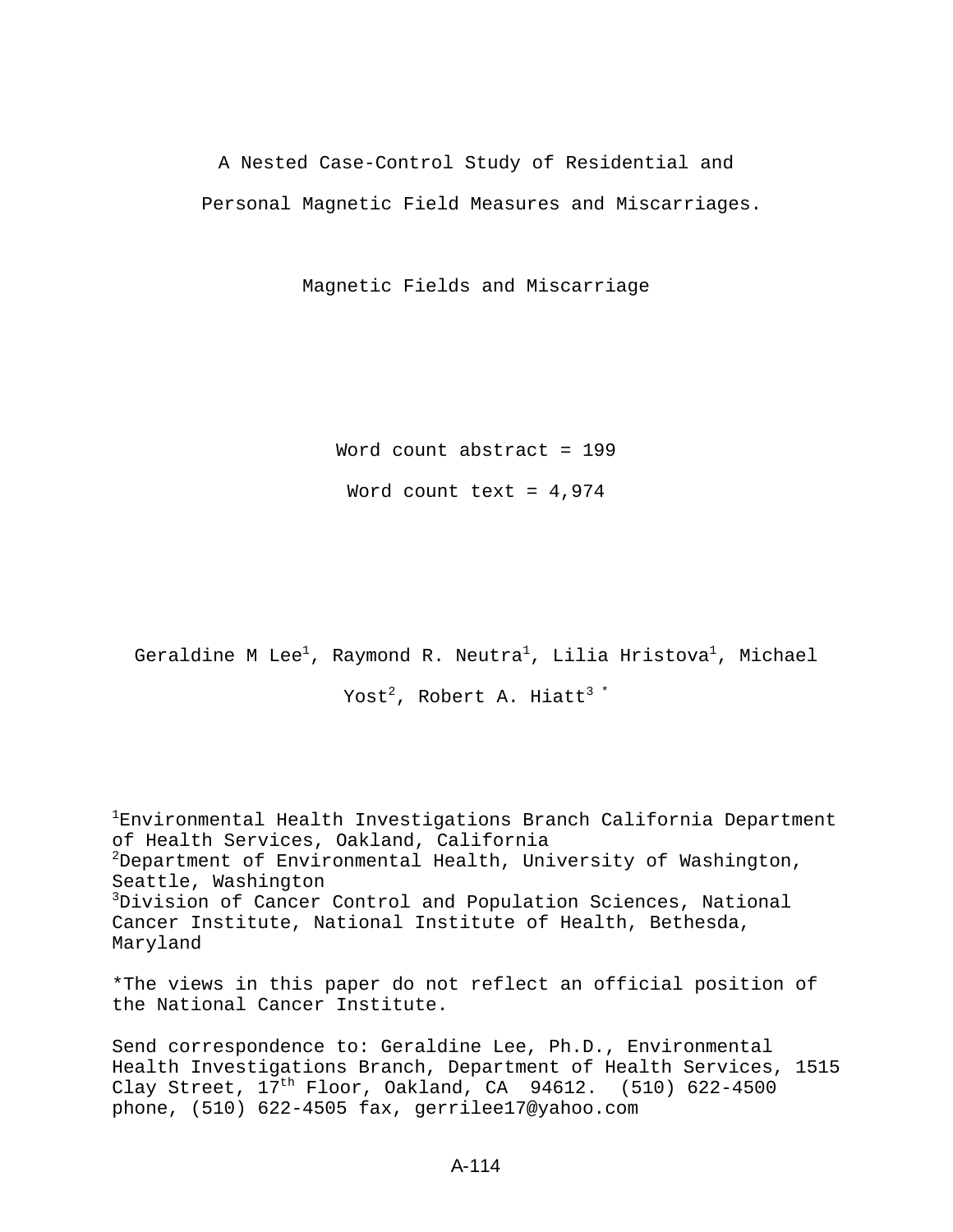A Nested Case-Control Study of Residential and Personal Magnetic Field Measures and Miscarriages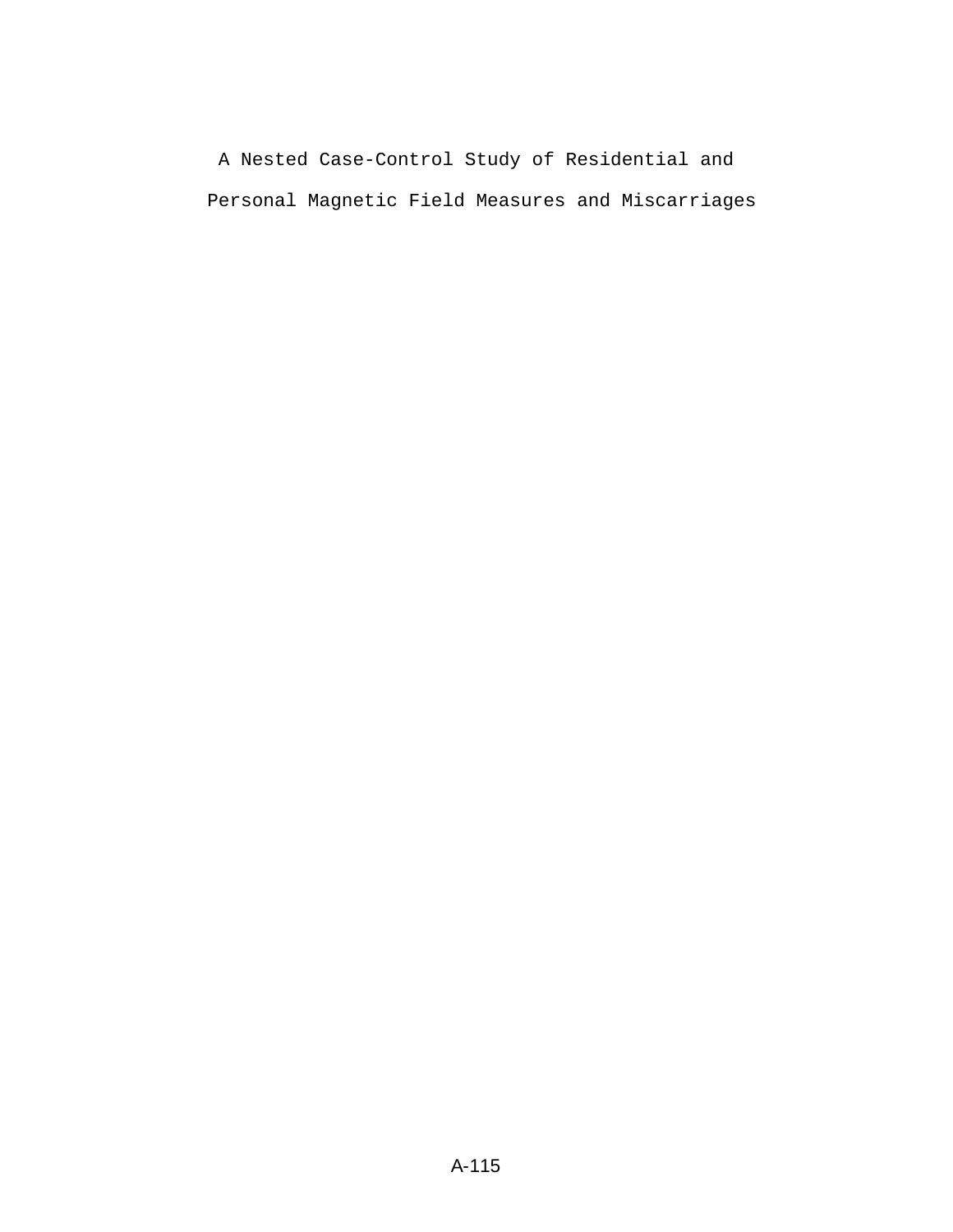A nested case (n=177)-control (n=550) study was conducted to assess the relationship between clinical miscarriage and magnetic fields measured 30 weeks after conception. Also, a prospective sub-study of 219 participants of the same parent cohort was conducted to determine if prospective exposure results were similar to those found for the nested study. Residential estimates of fields from power lines (wirecodes), spot measures and three personal metrics, 1) the average difference between consecutive levels (a rate of change metric), 2) the maximum level and 3) the time weighed average were evaluated. Little association was found for wirecodes and spot measures. Adjusted odds ratios and 95% confidence intervals for the highest to the lowest quartile comparisons, using the  $25<sup>th</sup>$  percentile quartile as the reference group, were, respectively: 3.08, (1.59-5.95), 2.29 (1.19-4.40), and 1.53 (0.77-3.05) for the rate of change metric (trend p-value <0.001); 2.30 (1.21-4.36), 1.90 (1.00- 3.51), and 1.44 (0.74-2.80) for the maximum value (trend p-value <0.001); and 1.68 (0.87-3.23), 1.74 (0.92-3.30), and 1.73 (0.91- 3.26) for the time-weighted average (trend p-value 0.17). The prospective sub-study results were consistent with the nested study results. Future studies should confirm these findings and identify methods to reduced fields from sources of high, brief exposures.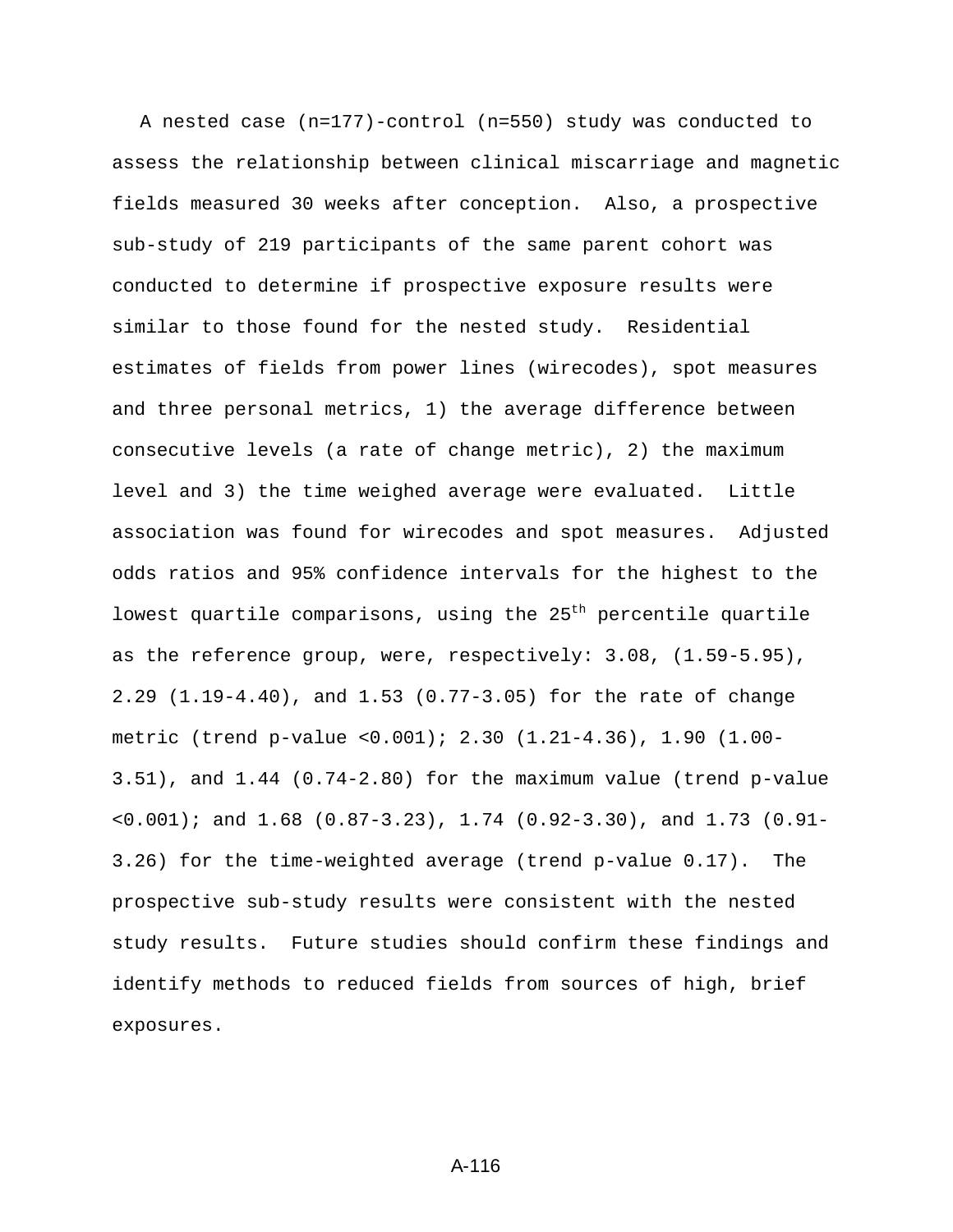Key words: miscarriages, spontaneous abortions, magnetic fields, electromagnetic fields, personal exposures, wirecodes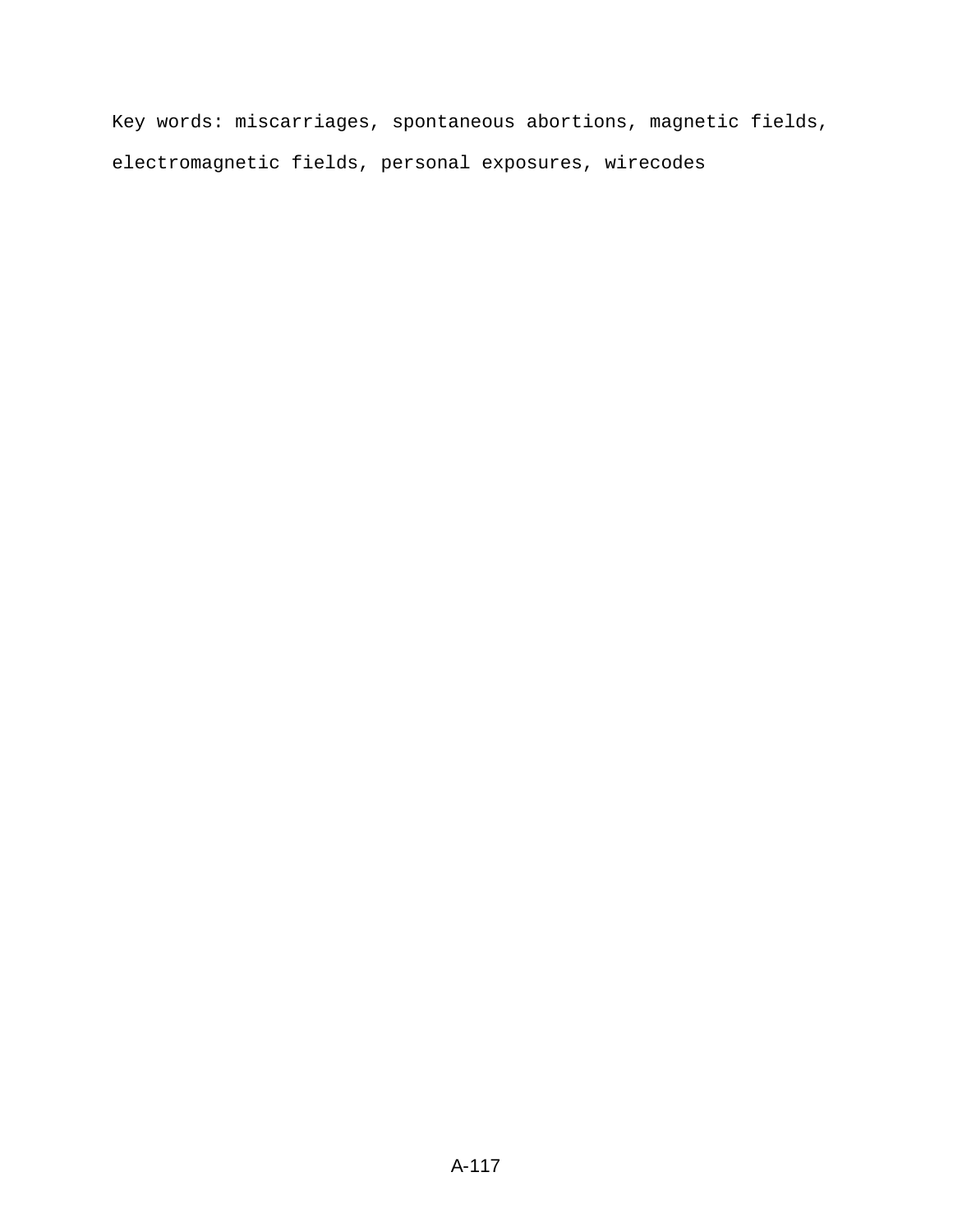The initial concern about electric magnetic fields (EMFs) and miscarriage was prompted by reports of miscarriages among women who used video display terminals (VDT). Epidemiological studies of VDTs, overall, showed no association with miscarriages (see review papers 1,2). However, most of these studies did not assess EMF exposures. The results of two VDT studies (3,4) designed to assess VDTs as an EMF source was inconsistent. Only one of these two studies adequately defined high to low exposure groups (based on laboratory measures of the VDT) (4). This study found a clear dose-response. Women who used the VDT models with the highest measured magnetic fields had the highest risks (OR of 3.4, 95% C.I. of 1.4-8.6).

Several studies assessing electric bed heater use, assumed to be a source for strong magnetic fields, found positive associations (5-6). We conducted a study with equivocal findings (7). These and the VDT studies used surrogate measures to assess magnetic field exposures possibly resulting in lower risks due to random exposure misclassification.

Only one nested case-control study used magnetic field measurements to estimate a woman's personal exposure (8). Although based on a small number of exposed women, they found that women with pre-clinical pregnancy loss were 5.1 times (95% C.I. of 1.0-25) more likely to have high front door measures than women who carried their pregnancies to term.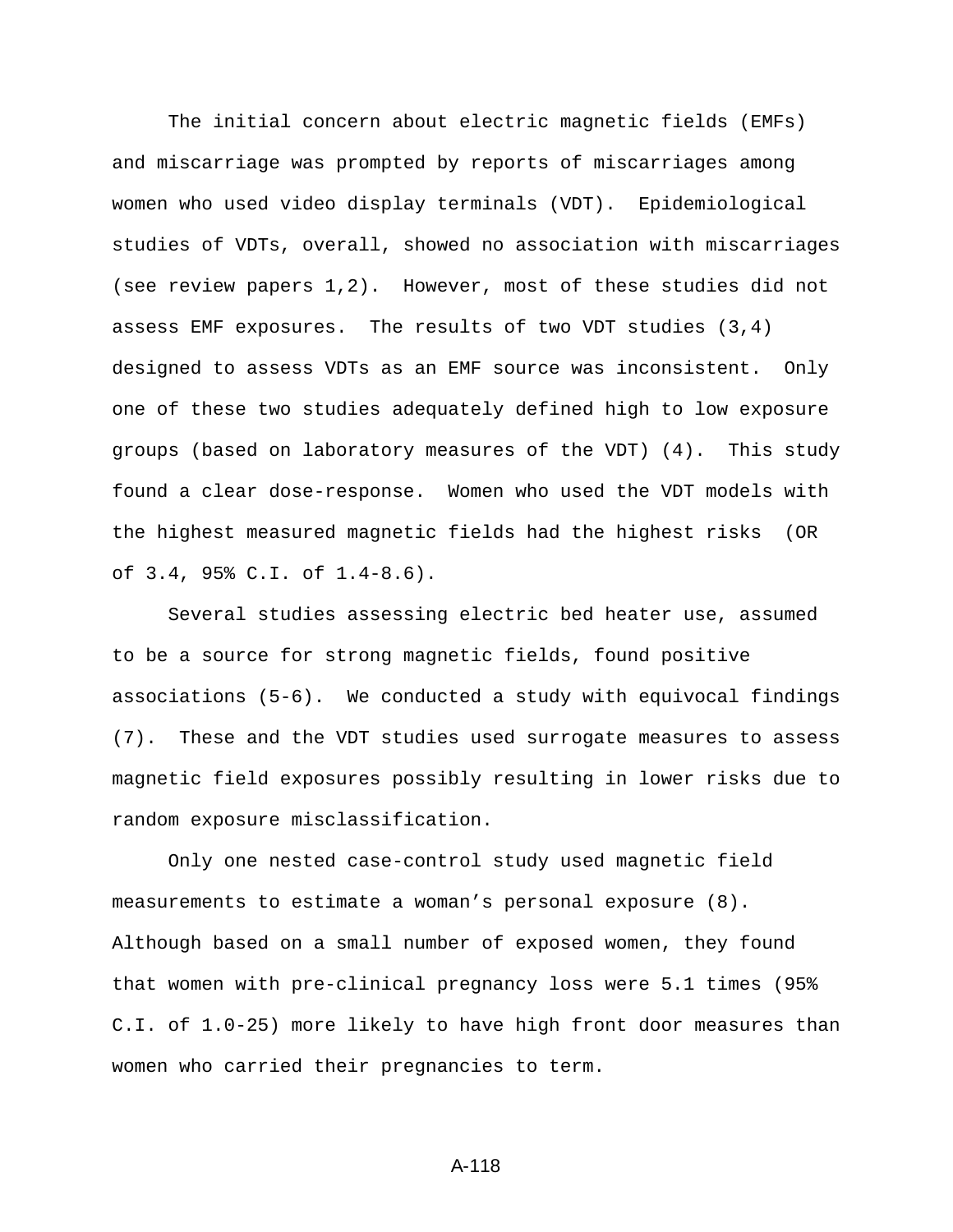No study to date has directly measured personal EMF exposures. As a result, we added a nested case-control study using personal magnetic field (MF) measurements to a prospective study of 3,403 women assessing miscarriage and environmental factors. Cases consisted of all women who had a clinical miscarriage before 20 weeks gestation. Controls consisted of a random sample of women who had a live birth.

The hypotheses were that cases were more likely than controls to: 1) live near the type of power lines with a high enough current to potentially emit high magnetic field levels; 2) have higher residential magnetic field spot measures, assessed 30 weeks after conception; and 3) have higher personal (at home, at work, and outside the work and home environments) magnetic field exposures, assessed 30 weeks after conception.

Three personal magnetic field metrics were chosen *a priori:* 1) the time-weighted average (TWA) assessing the average mean value weighted over time, 2) a rate of change metric (RCM) assessing the absolute change in field levels between successive 10 second samples (see 9), and the maximum level (Max) assessing the highest value experienced. Although, the TWA has been the traditional metric in assessing exposure to power line frequency magnetic fields, in the absence of any mechanistic information the other two metrics are considered since they may capture different exposures than that reflected by the TWA.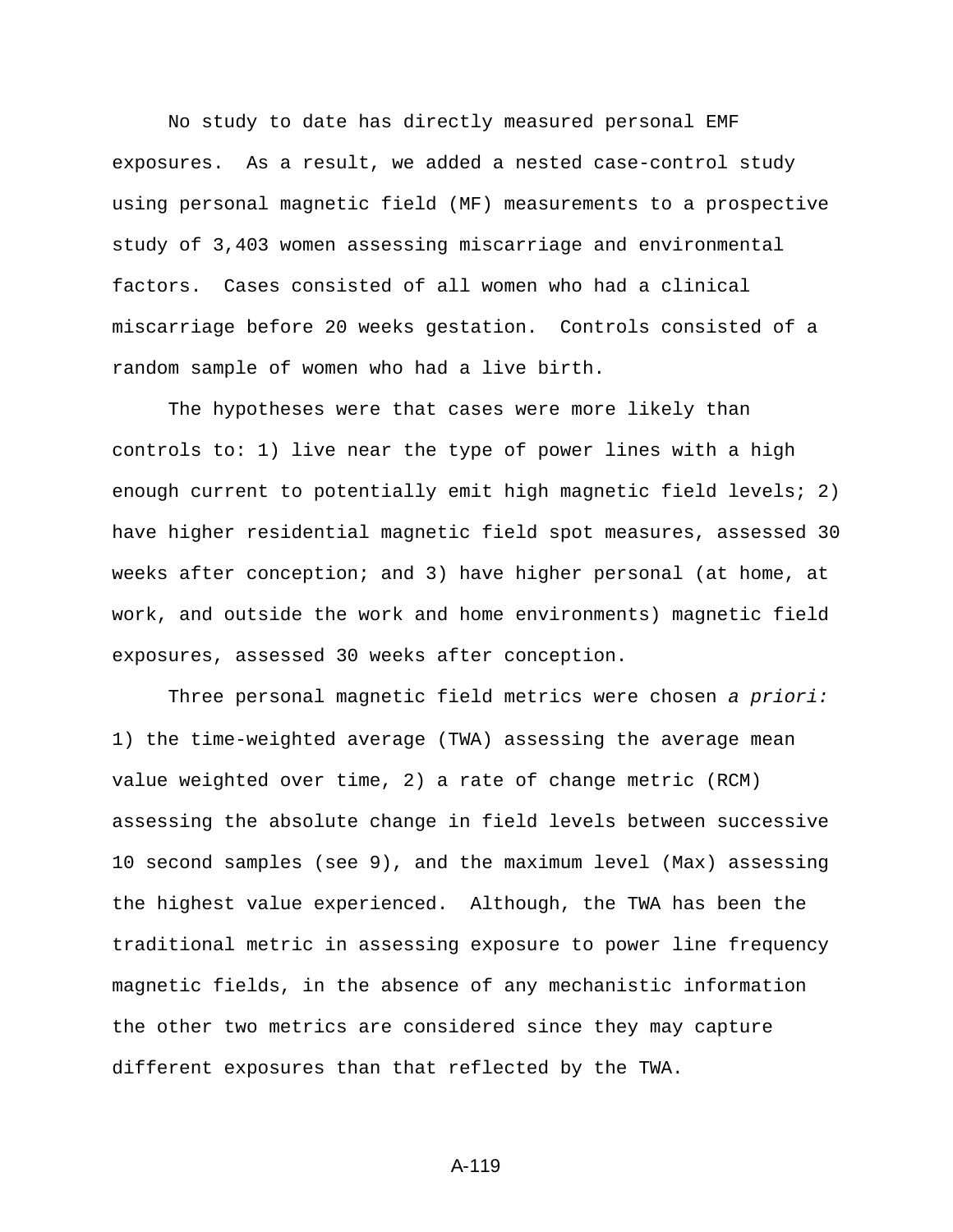We assumed that, by using a nested case-control design, cases and controls would be representing their respective underlying populations. Also, we assumed that magnetic fields measured at 30 weeks after conception (after the miscarriages occurred) would be similar to those experienced during the participant's first trimester of pregnancy. To evaluate the second assumption, we conducted a prospective sub-study to determine if the associations found between miscarriages and personal magnetic fields obtained prospectively were similar to the nested case-control study results.

## METHODS

## Subject recruitment

Participants were selected from a cohort of 3,403 pregnant women in northern California who participated in a large prospective interview study designed to examine possible associations between miscarriages and various environmental factors. Eligible participants of this large prospective study were at least 18 years old, enrolled at 13 weeks gestation or less, Spanish or English speaking, and were members of the Kaiser Permanente Medical Care Program at the Fontana, the Santa Clara and the Walnut Creek medical facilities. Details of the parent prospective study population recruitment are described elsewhere (10). The participants for the case-control study and the prospective sub-study presented in this paper were recruited from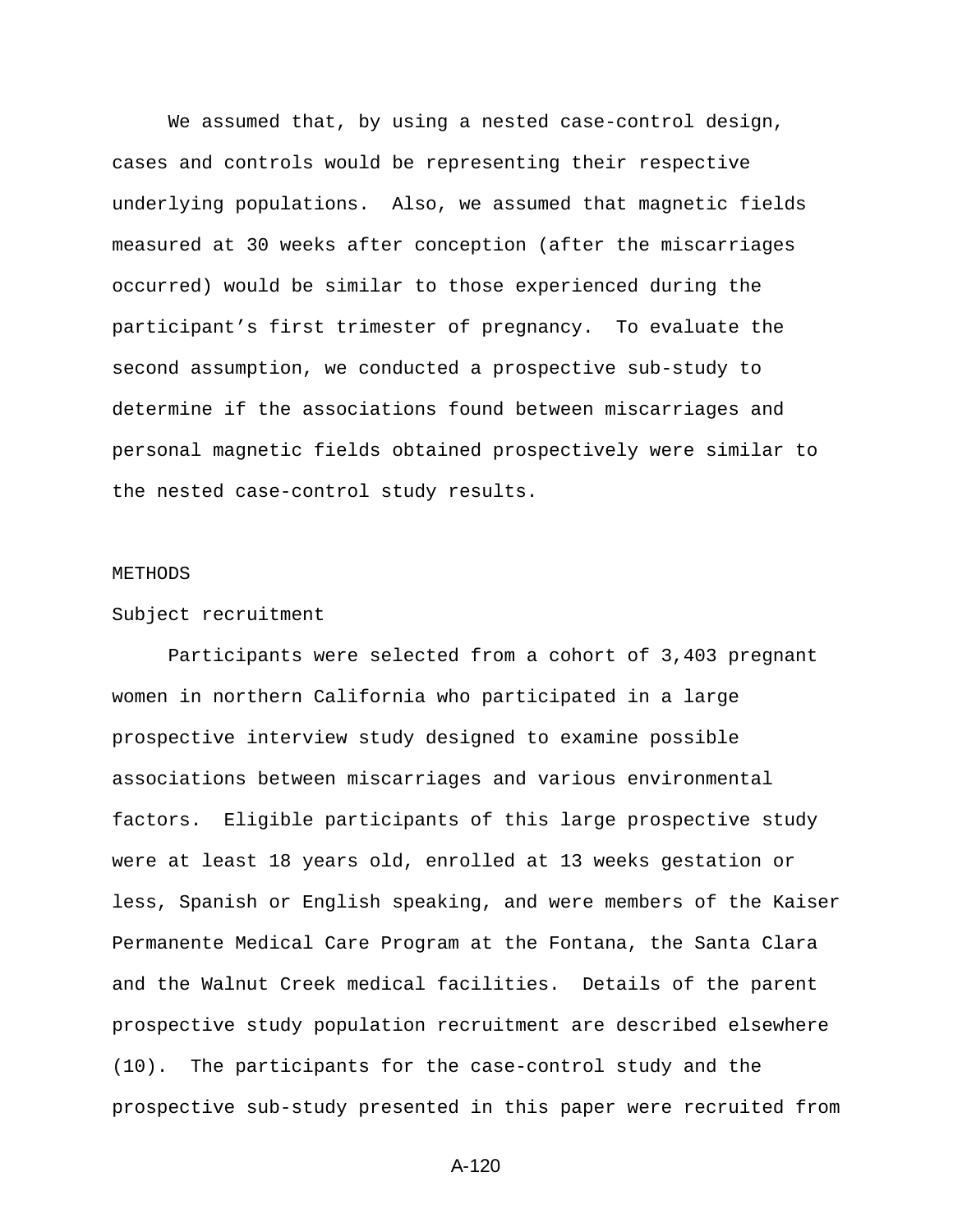the Santa Clara and Walnut Creek Kaiser Permanente facilities as shown in Figure 1.

For the prospective sub-study, a random sample of 531 participants from the parent prospective cohort was selected. On a weekly basis, women were recruited around one to two weeks after they completed their prospective study telephone interviews. Recruitment was between March 1990 and April 1991. Magnetic field measurements were obtained over two periods: around 12 weeks and then again around 30 weeks after conception. The latter was during the measurement period for the nested casecontrol study (described below). A total of 219 participants was recruited (201 eventual controls and 18 eventual cases). Of these, 176 (80%), 166 controls and 10 cases, participated in the second measurement period.

To identify subjects for the nested case-control study, pregnancy outcome was assessed around 25-30 weeks gestation by medical chart review. All 328 women with a reported miscarriages (cases) and a random sample of 806 women who were still pregnant at the time (non-cases, potential controls) were identified by sampling on a weekly basis between July, 1990 and November, 1991. About 51 percent (N=167) of the cases and 48 percent (N=384) of the non-cases eventually participated; prospective questionnaire data were available for the non-participants.

A total of 177 cases (51 percent, 177/(18+328)) and 550 controls (55 percent, 550/(201+806)) was in the nested case-

```
A-121
```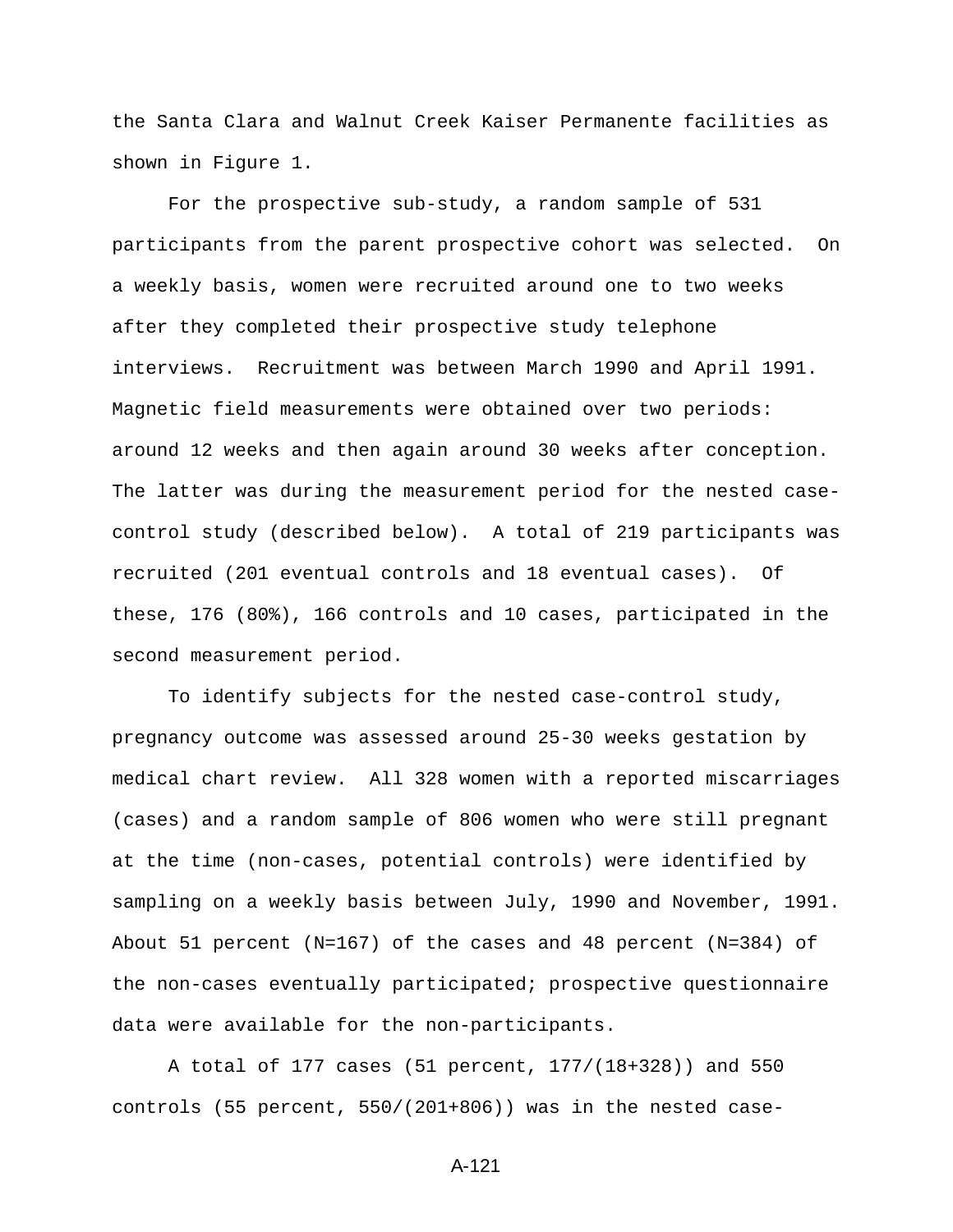control study, including those who also participated in the prospective sub-study. For this paper, only those participants who did not move between their first trimester of pregnancy and the time the measurements were obtained (155 cases and 509 controls) were included.

## Pregnancy Outcome

All pregnancy outcomes were confirmed within a year of the participant's last menstrual period by: searching computerized hospital records (73 percent); abstracting medical records (18 percent); or follow-up telephone interviews, mailed questionnaires, or matches to California vital records (8 percent). Less than 1 percent (n=35) of the outcomes from the parent prospective study could not be determined.

Miscarriages were defined as pregnancies that ended at 20 weeks gestation or less. Multiple births were considered as a single pregnancy outcome in the analyses. Elective abortions, ectopic and molar pregnancies were excluded from analyses. Interviews For the Entire Prospective Cohort

Women were interviewed by telephone during the first trimester of pregnancy (between 4 and 13 weeks of gestation, on average about 8 weeks). A standardized computer-assisted interview collected information about demographics, reproductive and medical history, potential confounders for miscarriages, and various environmental exposures. During the telephone call to schedule the later (nested case-control) measurement phase, it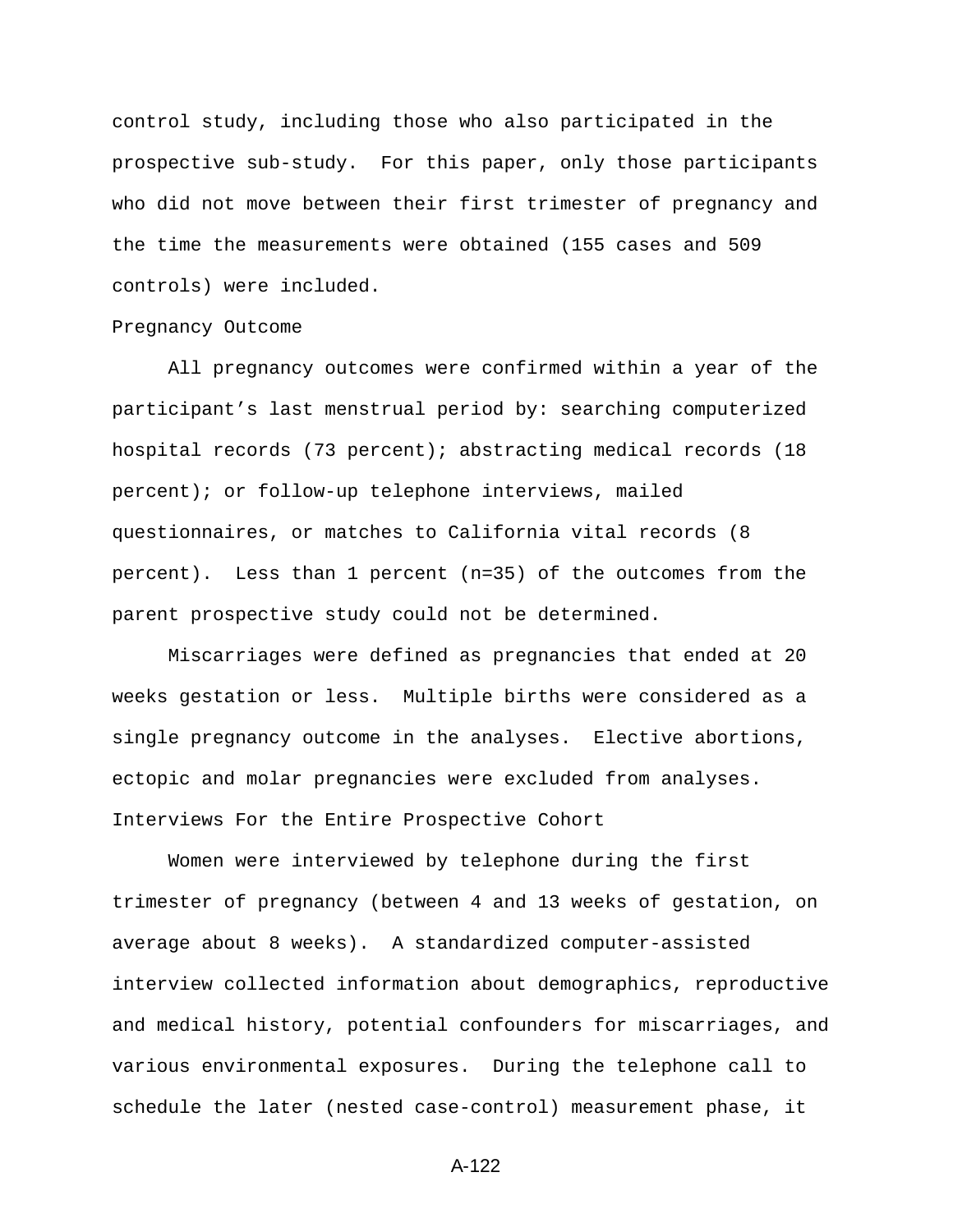was determined if the participant had moved since her first trimester of pregnancy.

# Residential power line assessment

The types of power lines and their proximity to the participants' homes were evaluated and then classified into the Wertheimer and Leeper wire code categories (11). The four categories were: VHCC, very high current configuration (used to estimate the highest magnetic field levels); OHCC, ordinary high current configuration; OLCC, ordinary low current configuration; and BURIED, underground lines (used to estimate the lowest magnetic field levels). Up to three power lines within 150 feet from the participant's resident were evaluated. For each line, the shortest distance from the line to the property line closest to the home was assessed using a measurement wheel or a line of site device for difficult terrain. For apartments, the distance was measured to the nearest boundary wall of the women's unit. The distance was calculated as the average of the three different distance measures. The power line associated with the highest wire code of was used as the resident's wire code.

# Magnetic Field Measures

The EMDEX-C meter (calibrated to measure a frequency range of 40 to 800 Herz), set on a 10-second sampling rate, was used for both the personal and residential spot measurements. During measurements the meter was worn around the waist. For this paper, the magnetic field is the resultant field of the three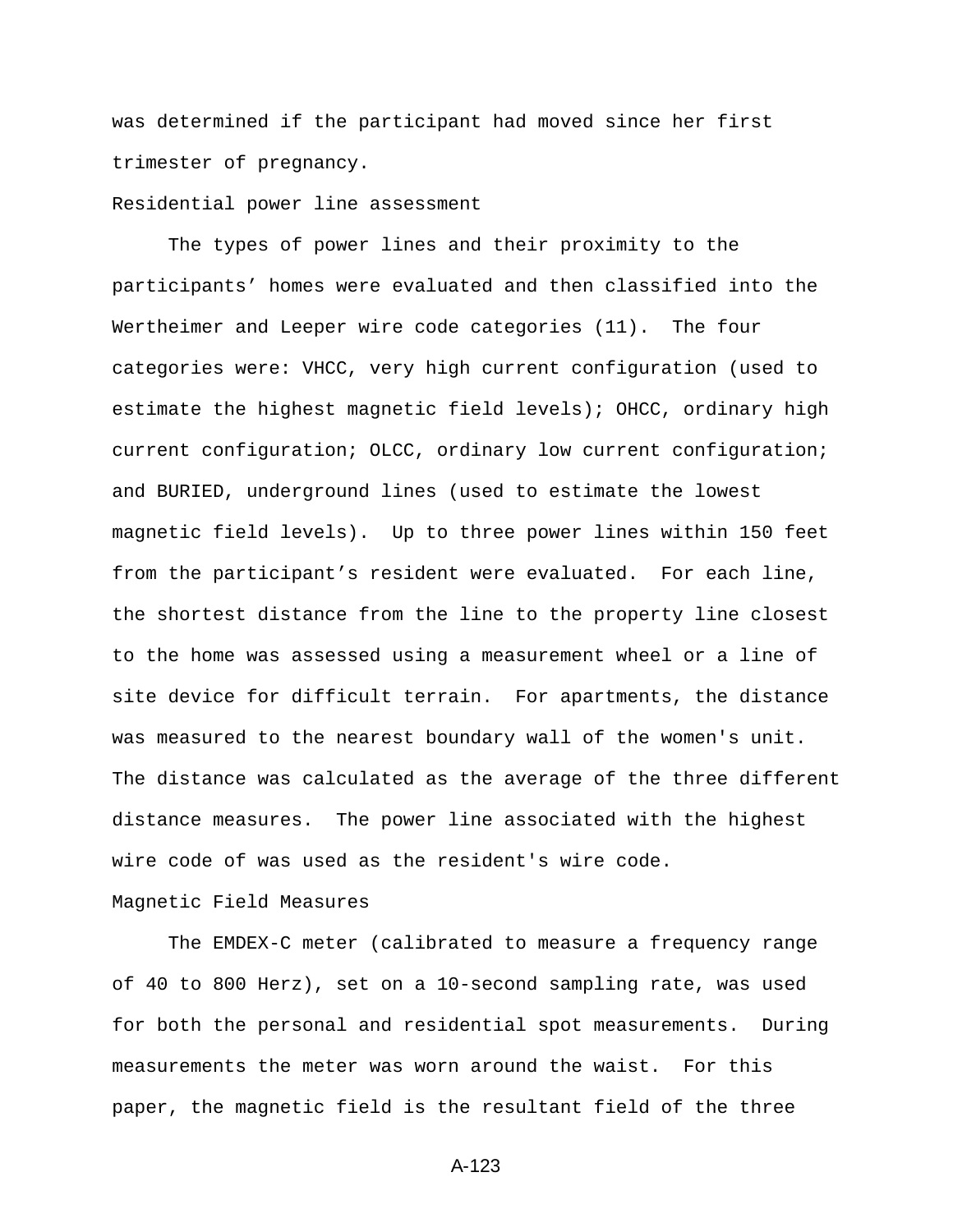orthogonal axes' root mean square levels. Neither the field worker nor the participant knew the field levels when measurements were obtained. The meter displayed military time used by the field worker and participant to record the start and stop times of a measurement (a new environment), as described below.

To obtain personal, 24-hour measurements, participants of the prospective sub-study wore the meter twice, first around 12- 14 weeks gestation and then around 30 weeks gestation for controls and, on the average, around 22 weeks after their miscarriages for cases. Participants of the nested case-control study only wore the meter during the later measurement period. Overnight exposure in bed was obtained by having the participant place the meter in a pouch located midway on her side of the bed. While wearing the meter, the participant used an activity card to indicate when she was at home, at work, outside the home and work environments (other), in bed at night, and when the meter was not worn. She recorded the start time, as displayed on the meter when she entered a new environment (home, work, or outside home and work). The participants were instructed not to alter their usual activity routine and to wear the meter as much as possible.

For the analyses, personal exposure was partitioned into: home (not in bed); bed (overnight bedroom exposure while sleeping); total home (home plus overnight bed exposure); other (not in the home or work environments); work; and total 24-hour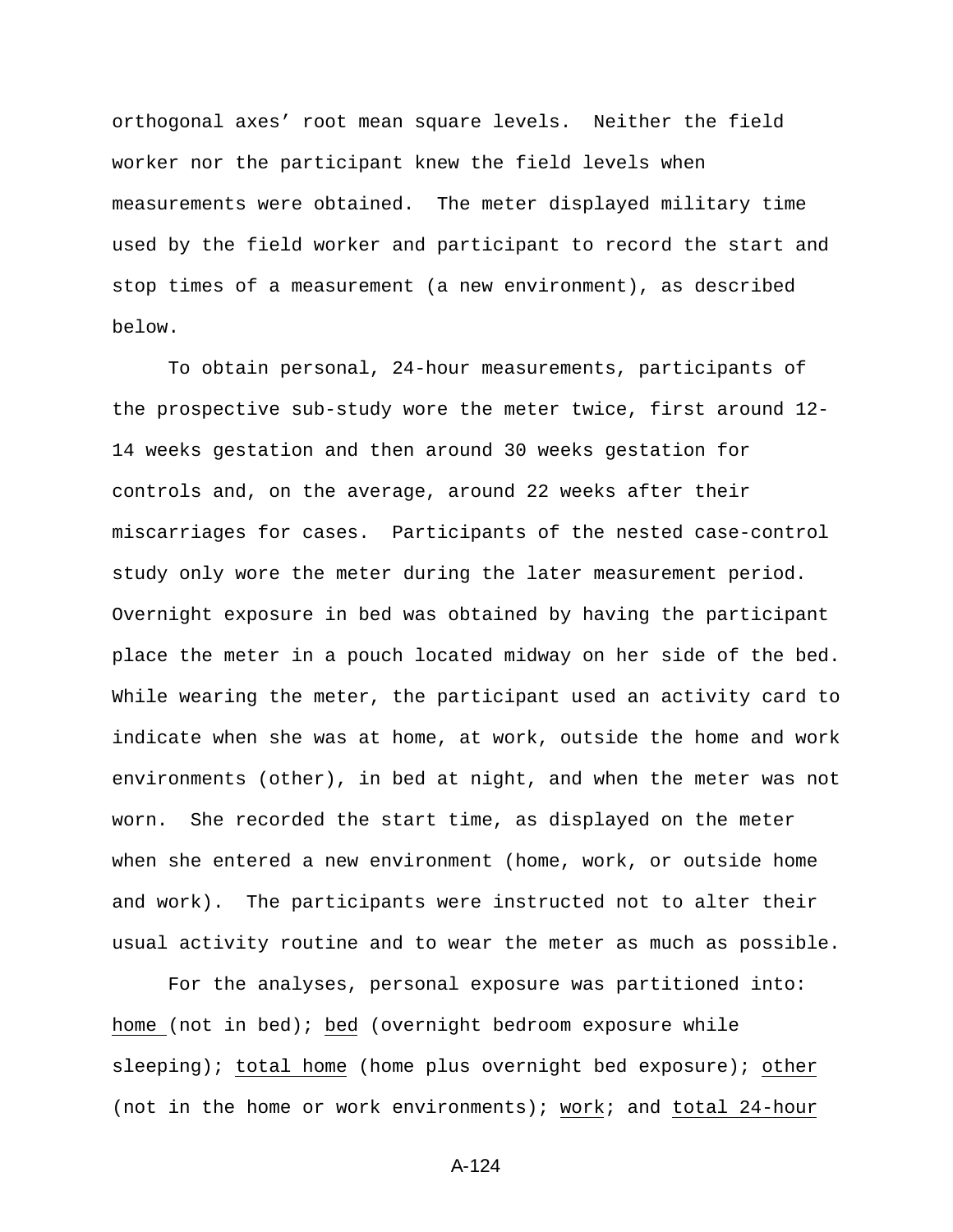(the total 24-hour exposure period). The calculations excluded the readings from the times the meter was not worn.

Front door measurements of one-minute were obtained during both the prospective sub-study and nested case-control study measurement periods. Residential magnetic field area measures were obtained only during the nested case-control study. Oneminute readings were taken in the center of the kitchen, living room, and bedroom. The same meter that was used to measure the participant's personal exposure was also used to assess her residential spot measures the day after she wore the meter. Statistical analyses

For the nested case-control study, cases were compared to controls with respect to: 1) residential wire codes; 2) average residential front door spot measures; 3) average residential inside spot measures; and 4) personal 24-hour magnetic field measures, partitioned into those exposures received in bed while sleeping, at home awake, at work and away from the work and home environments (other). For these, the odds ratios associated with high magnetic field levels or wire code classification were assessed. Potential confounders and modifiers of the odds ratios were assessed first by stratified analysis. For this the exposure was dichotomized into magnetic field levels above and below a defined cut-point. For wire code, each of the overhead wire code categories was compared to the buried category. For the residential spot measurements and personal TWA measures, a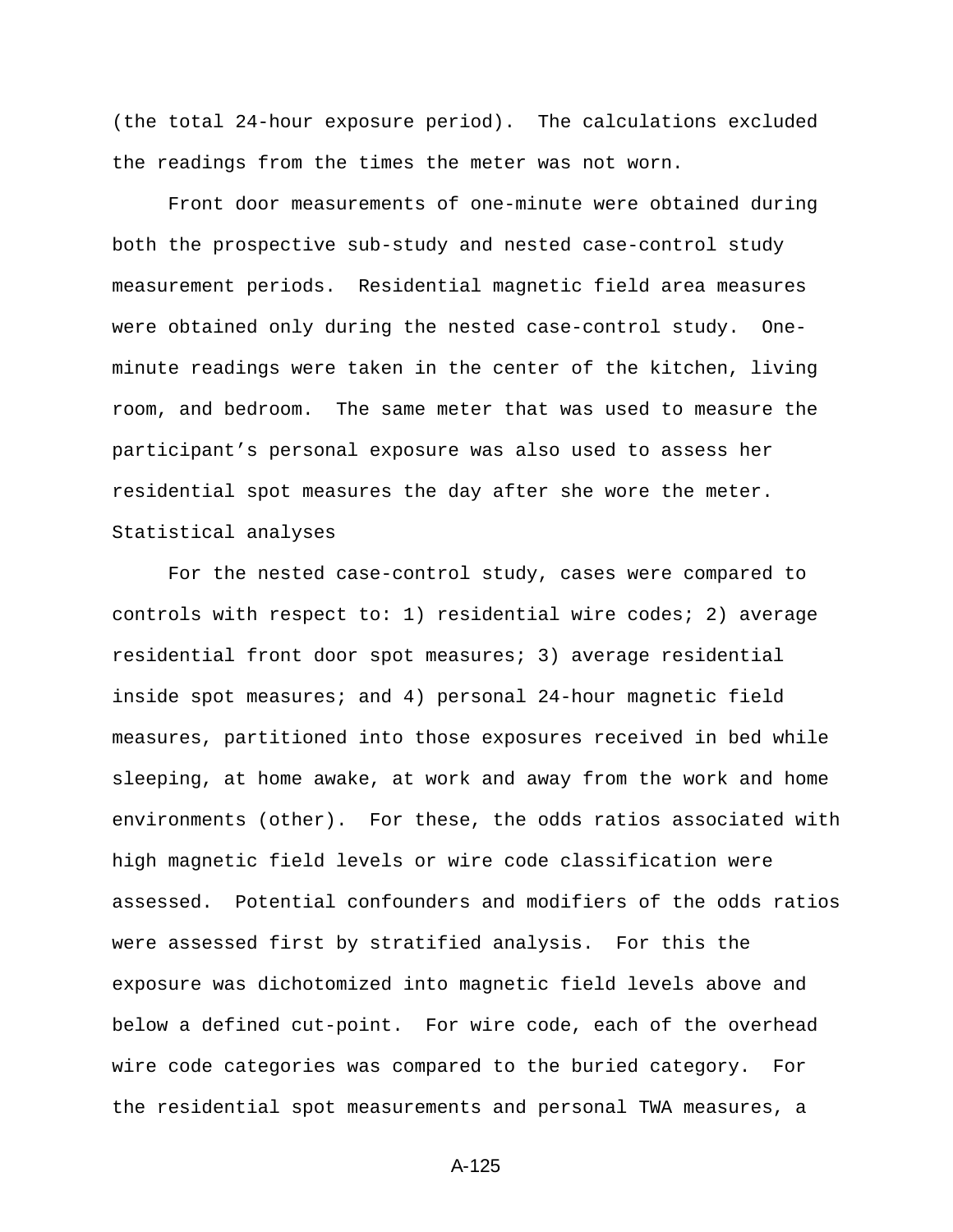cut-point of 2.0 milligauss was used. This was the cut-point used for previously published childhood cancer studies (16). For the personal RCM and maximum values, the  $50<sup>th</sup>$  percentile cut point was used since the cumulative distributions of cases were higher than that found for controls at all exposure levels (see figures 3-5). For those variables where the odds ratios were homogeneous across strata, Mantel-Haenszel (17) analysis was used to calculate adjusted odds ratios for the assessment of confounding.

Multiple logistic regression was used to assess the independent associations between magnetic field measurements and wire codes and miscarriages. Covariates initially considered were: maternal age, gestation at the time of the prospective study phone interview (gestation at interview), prior fetal loss, nausea, race, income, education, body mass index, physical activity, perception of health, cigarette consumption at conception, alcohol consumption at conception, coffee and caffeine consumption at conception, season of magnetic field measurement, and Kaiser Permanente Medical Care Program facility. Variables included in the final logistic regression models were those variables that produced a 10% change in the odds ratio after the Mantel-Haenszel adjustment. For the personal magnetic field measure models, the variables included were those that changed the odds ratio for at least one of the 24-hour environments. The final model used miscarriage as the dependent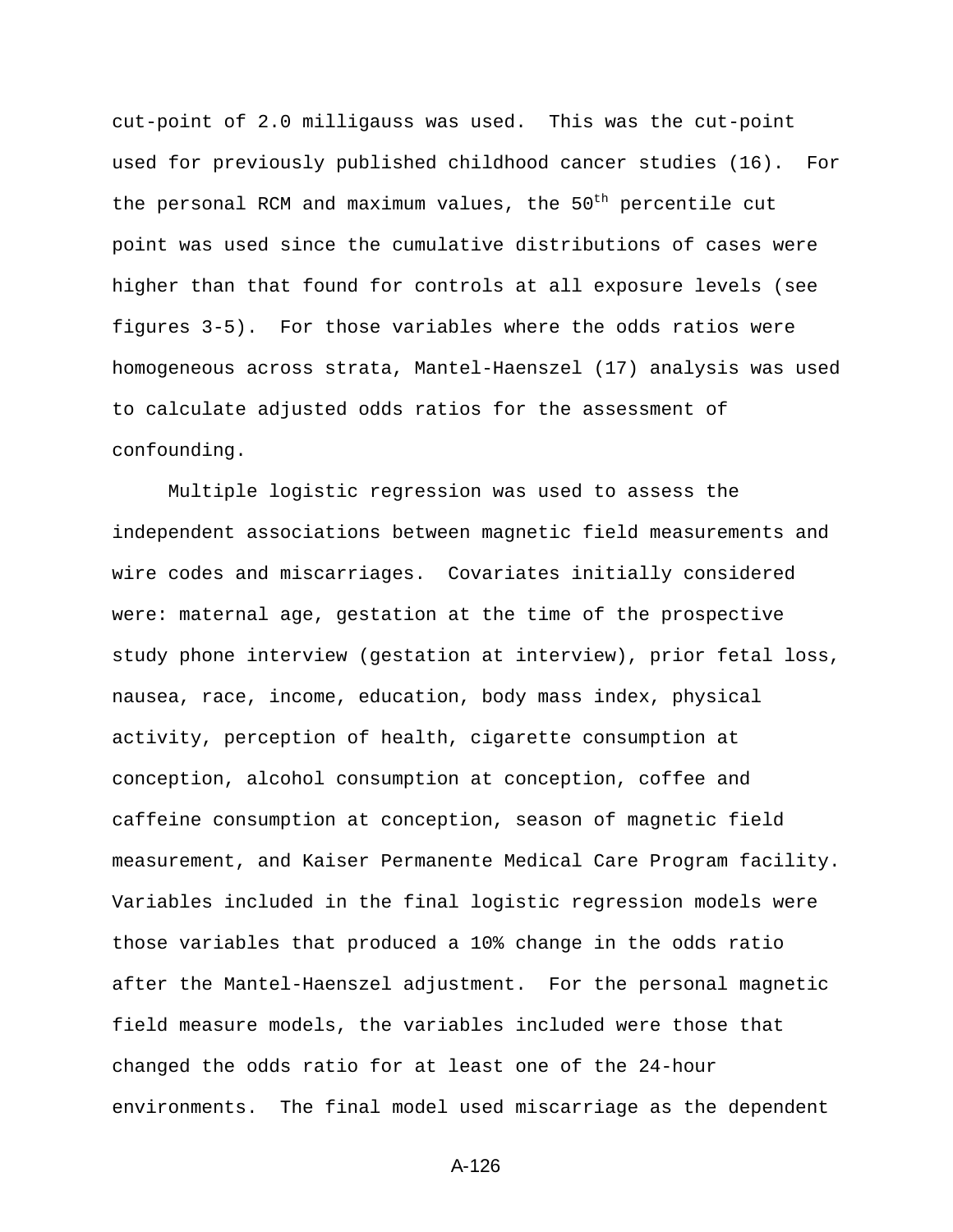variable, and the magnetic field exposures (wire codes, area measures, and personal measures) as the independent variable. The covariates were maternal age, coffee consumption at conception, income, race, and gestation at interview. The total home, work, and other personal measure environments were also adjusted for each of the other two environments.

Multiple logistic regression analyses were used to evaluate effect modification between high magnetic field exposures (including high wire code) and gestation at interview, income, race, and house type. No effect modification was found.

To evaluate a dose-response, risk was assessed within quartile exposure categories for each of the personal metrics. The three upper exposure quartiles were compared to the lowest exposure quartile (the reference group).

For the prospective sub-study, the denominator for calculating rates of miscarriages included all live births, miscarriages, and stillbirths. Miscarriage rates for women in environments with higher than usual magnetic fields were compared with those of women in environments with lower than usual magnetic fields for wire codes, personal TWA, personal RCM and personal maximum levels (Max). Initially we compared persons living in VHCC wire code homes to those living in BURIED wire code homes and persons with personal metrics levels above the group  $50<sup>th</sup>$  percentile value to those with measures below this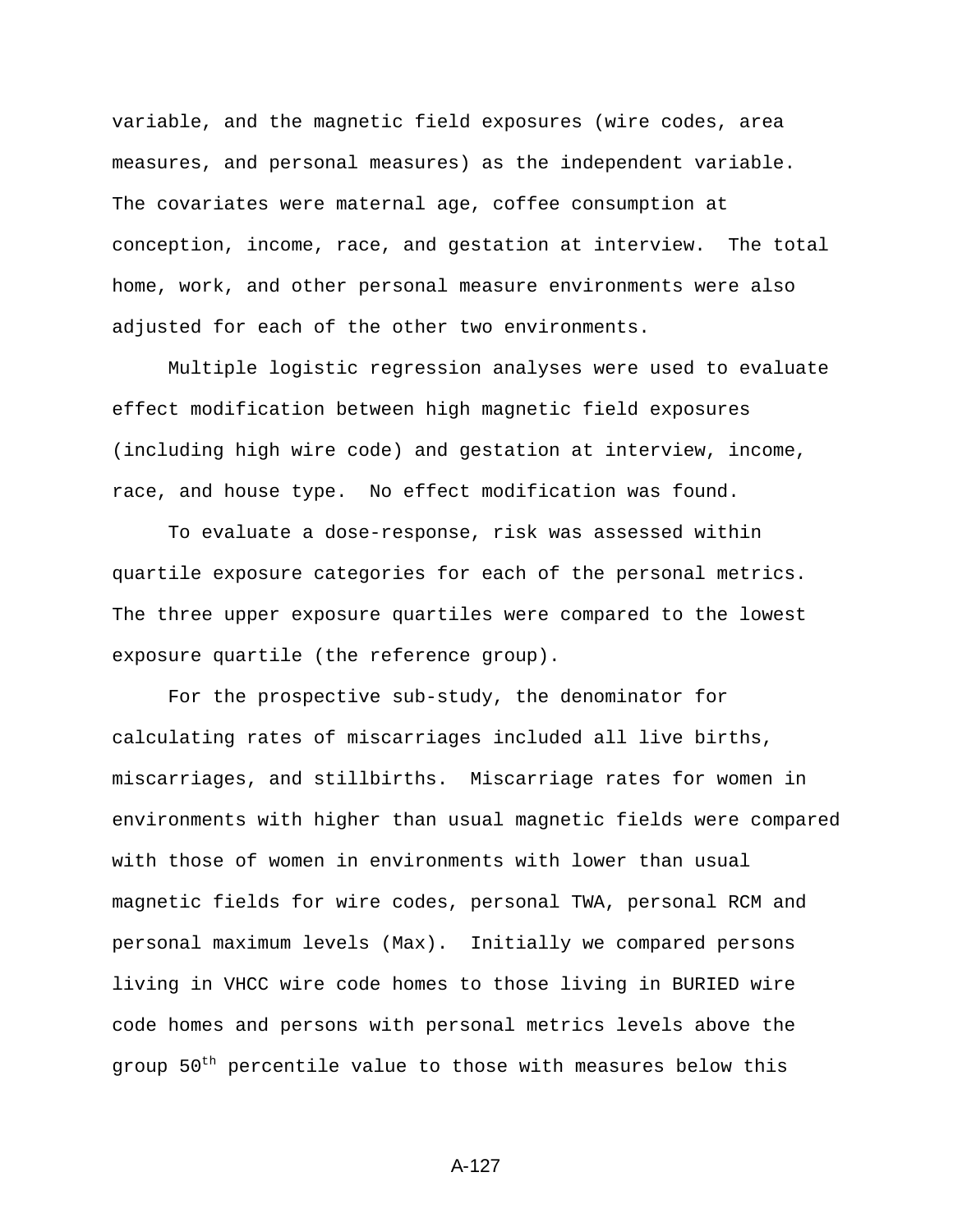value. For the TWA metric, an additional assessment was done for a cut point of 2.0 milligauss.

#### RESULTS

## Nested participants versus non-participants

Table 1 compares the adjusted odds ratios and 95% confidence intervals of the relationship between various important variables and miscarriages for the northern California prospective study participants with the nested case-controls study participants. The participants of the nested case-control study basically represent the larger parent cohort since the overall results were similar between the two study groups.

# Nested study cases versus controls

Table 2 summarizes the main characteristics that differ between cases and controls. Compared to controls, cases were more likely to be older, to be interviewed earlier in gestation, to be categorized as a race other than white and Hispanic, not to consume cigarettes around conception, to have a household income of \$50,000 or more, to reside in a single family home, and to not experience nausea during their first trimester of pregnancy. The distributions of wire code, education, body mass index around conception, perception of health, physical activity, season of the magnetic field measurement, Kaiser Permanente Medical Program, and the known risk factors of prior fetal loss, and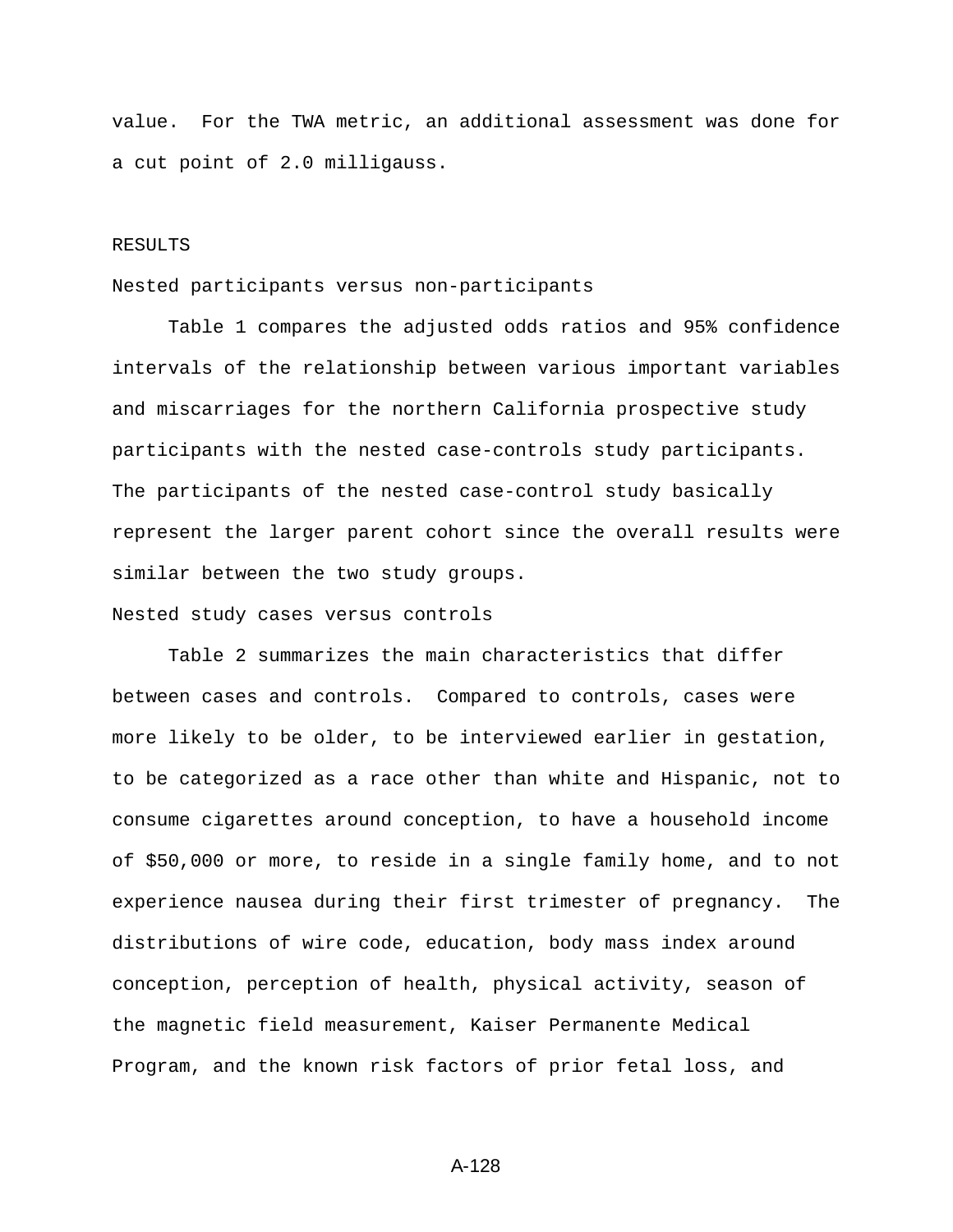alcohol, and coffee consumption around conception were similar between cases and controls.

Inter-correlation of the nested study magnetic field exposure estimates

Four different magnetic field exposure estimates (wire code, personal time-weighted average (TWA), personal average rate of change metric (RCM) and personal maximum (Max) value were compared between cases and controls based on the assumption that they captured different aspects of a person's magnetic field exposure. As shown in Figures 5-7, this assumption seems reasonable for the personal measurements and wirecodes. Both the RCM (Figure 6.) and maximum value (Figure 7.) total home exposures were not related to wire codes while the TWA (Figure 5.) measurements were modestly related. While 8.5% of all women had personal home TWAs above 2 mG only 5.8% of women living next to underground lines had personal home readings this high  $(p=.04)$ . The personal metrics were correlated with each other, but not strongly. The highest correlation was between the maximum value and the RCM measure (Table 3).

Wirecodes and miscarriages risk

Only participants' first trimester homes were categorized into wirecode classifications. Cases were 1.2 (0.7-2.1) times more likely than controls to live in VHCC homes, but this association was not statistically significant. Cases and controls were equally likely to live in OHCC and OLCC homes. The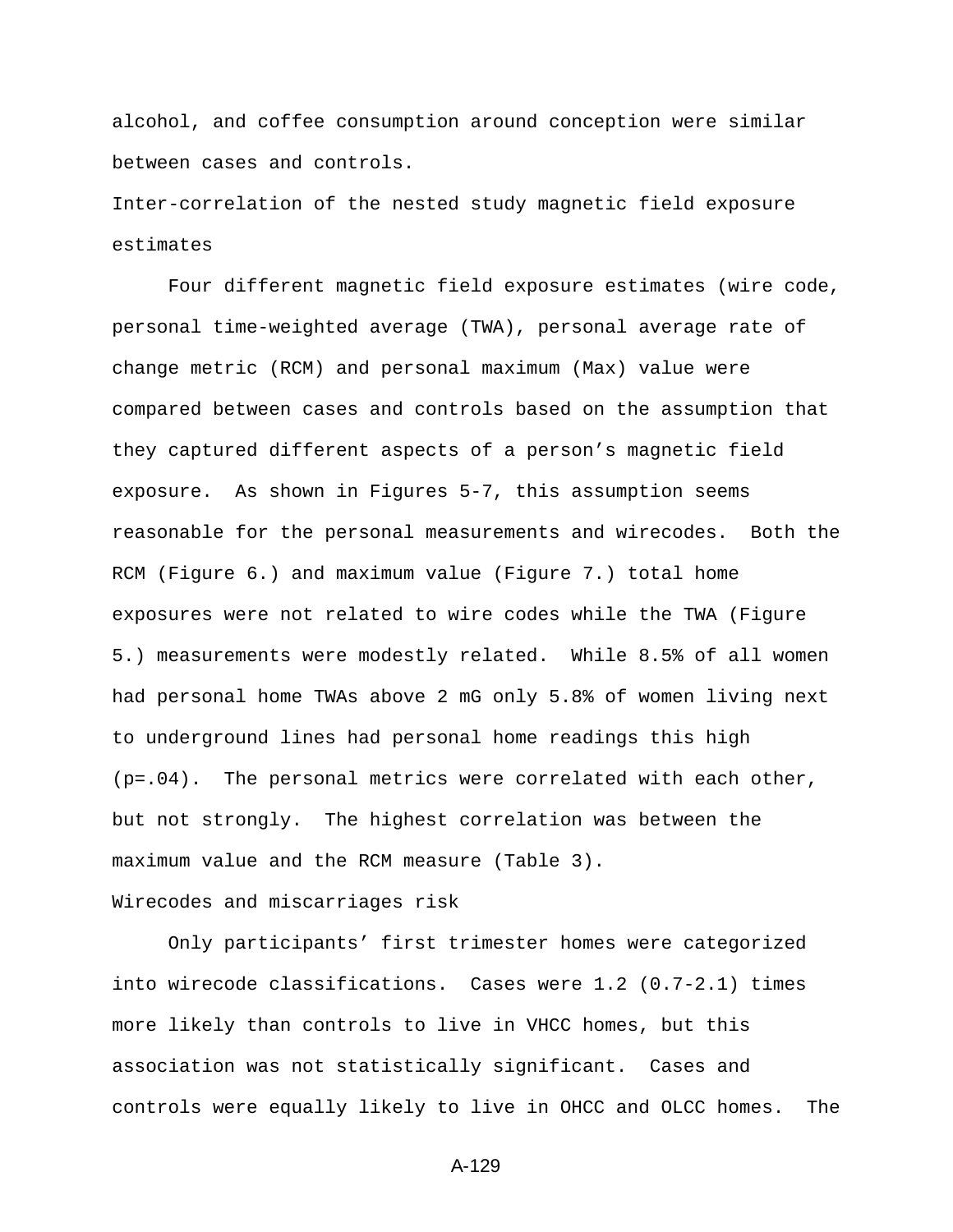results were similar even after adjusting for maternal age, gestation at interview, coffee consumption at conception, income, and race (Table 4).

To evaluate if recruitment into the study was associated with wire code category, wire code assessment was obtained for the first trimester homes of 77% of the non-participant cases and a 15% random sample of the non-participant controls. Unlike the participants, non-participant cases compared to non-participant controls were less likely to live in any of the overhead wire code homes, in particular, VHCC homes (OR of 0.48, 95% CI of 0.22-1.05). A selection bias may have led to the increased odds ratio for participants residing in the VHCC wire code homes. Even with this selection bias, the over all pattern indicated that wire codes were not significantly associated with miscarriages.

Residential spot measurements and personal time weighted average and miscarriage risk

The distributions of personal magnetic field TWA for the total 24-hour measurement period, each of its environments and the residential magnetic field spot measures were similar between cases and controls. As seen in Figure 2, the cumulative distributions of the personal 24-hour TWA for cases and controls were similar over the whole range of exposure. Table 5 shows the crude and adjusted odds ratios for each of the personal magnetic field TWA 24-hour environments and the magnetic field residential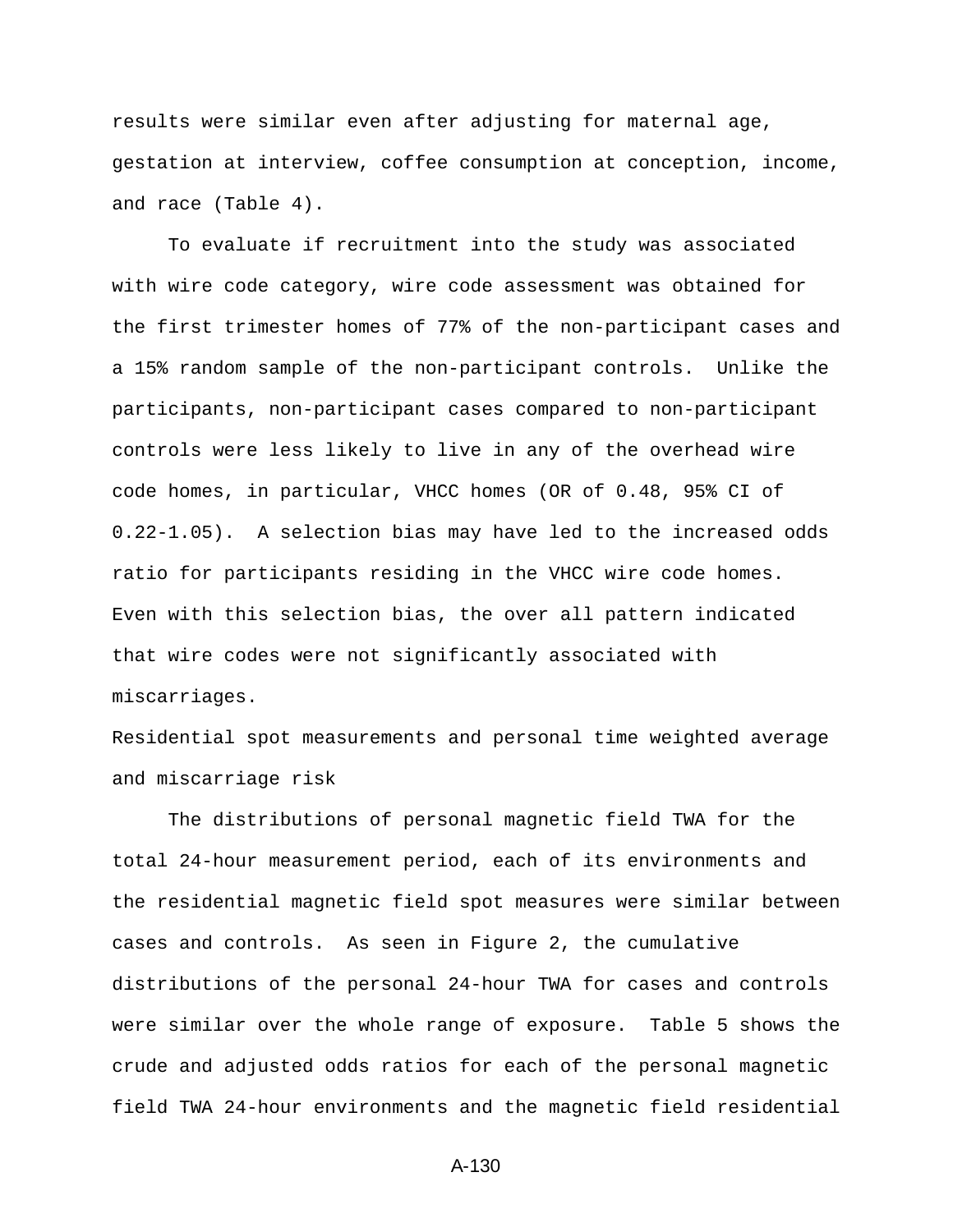spot measures along with the median time each participant spent in each environment. Cases and controls did not differ with respect to the time spent in each of the personal 24-hour environments. For both the magnetic field personal and residential measures, a cut-point of 2.0 milligauss was used to distinguish between high and low exposures. Cases were slightly less likely than controls to have personal TWA exposures above 2.0 milligauss for the overnight bed, total home, other, and work environments. The observed decreases were not significant. Cases were slightly more likely than controls to have residential front door measures and personal home TWA exposures above 2.0 milligauss. These increases were also not significant. Cases and controls were similar with respect to their residential, inside spot measurements and their personal total 24-hour exposures.

To evaluate a possible personal 24-hour TWA dose-response, table 6 compares the crude and adjusted odds ratios and 95% confidence intervals by personal 24-hour exposure quartiles, using measures below the 25<sup>th</sup> percentile value as the exposure reference group. For both the crude and adjusted odds ratios, a trend of progressively higher odds ratios with higher TWA quartiles was not observed. However, a modest step function was observed; cases were about 1.7 (0.9-3.3) times more likely than controls to have a personal total 24-hour TWA exposure above 0.72 milligauss (the  $25<sup>th</sup>$  percentile value).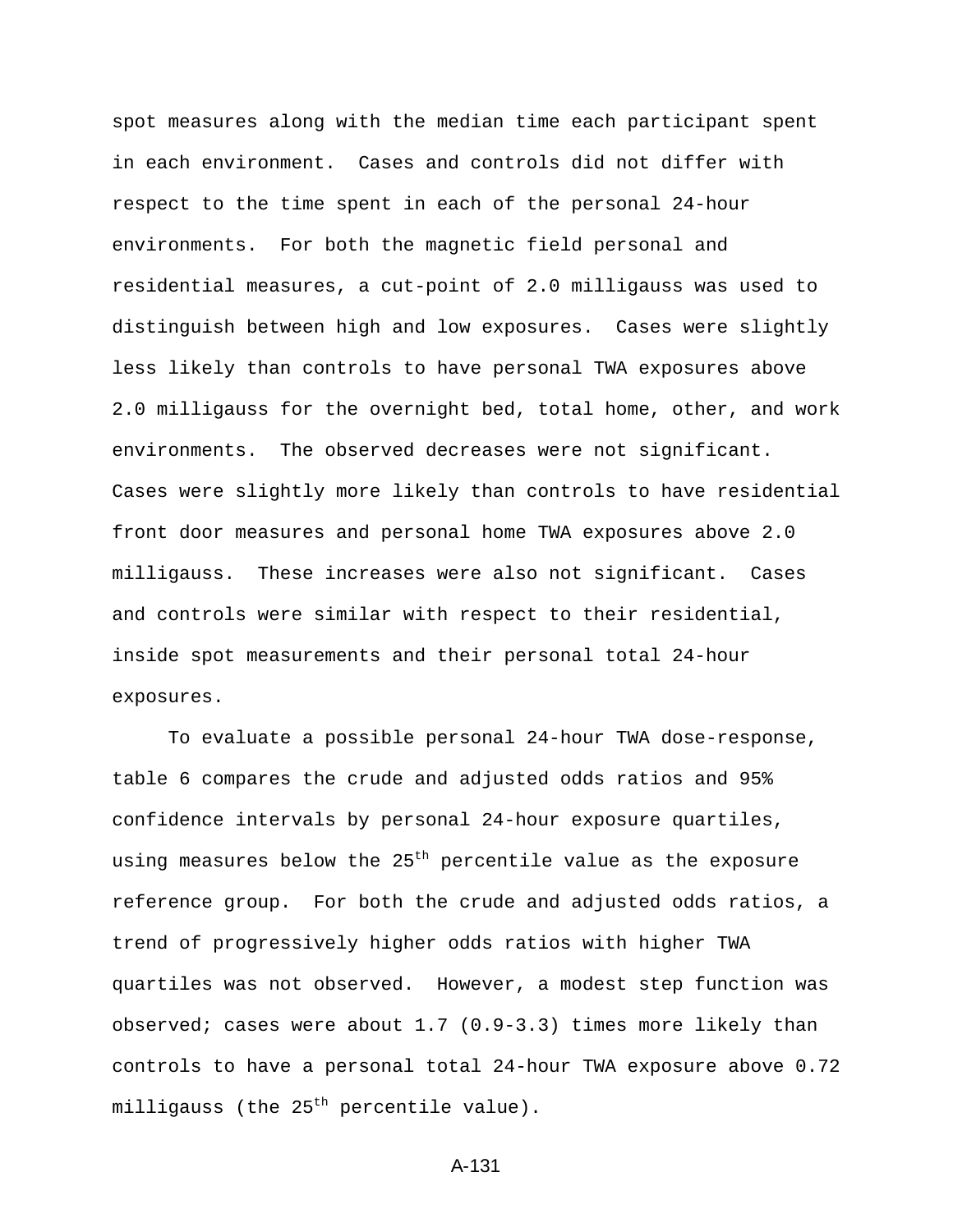Table 7 shows the adjusted odds ratios and 95% confidence intervals for having personal exposures greater than the  $50<sup>th</sup>$ percentile value in at least two environments and in one environment compared to having exposures below this value in all environments. A trend was observed such that the highest odds ratio was found for those women who had greater than the  $50<sup>th</sup>$ percentile TWA exposures in at least two environments (OR of 2.19, 95% CI of 1.18-4.05).

Average Change Metric (RCM) Levels and Miscarriage Risk

The distributions of personal magnetic field RCM for the total 24-hour measurement period and each of the locations were higher for cases compared to controls. Figure 3 shows higher personal 24-hour RCM levels for cases compared to controls over the entire range of exposure. As shown in Table 6, and unlike the personal TWA results, we observed a trend for progressively higher crude and adjusted odds ratios with higher RCM quartiles, using measures below the 25<sup>th</sup> percentile value as the reference exposure. Adjusted odds ratios and 95% confidence intervals for the highest quartile in comparison to the lowest quartile, respectively, were 3.08 who had (1.59-5.95); 2.96 (1.00-8.74); 1.75 (0.07-4.52). This increase was slightly more pronounced for women who had earlier miscarriages.

As with the TWA, a gradient in miscarriage risk was observed as the number of environments with exposures at or above the 50<sup>th</sup> percentile level increased. Adjusted odds ratio and 95%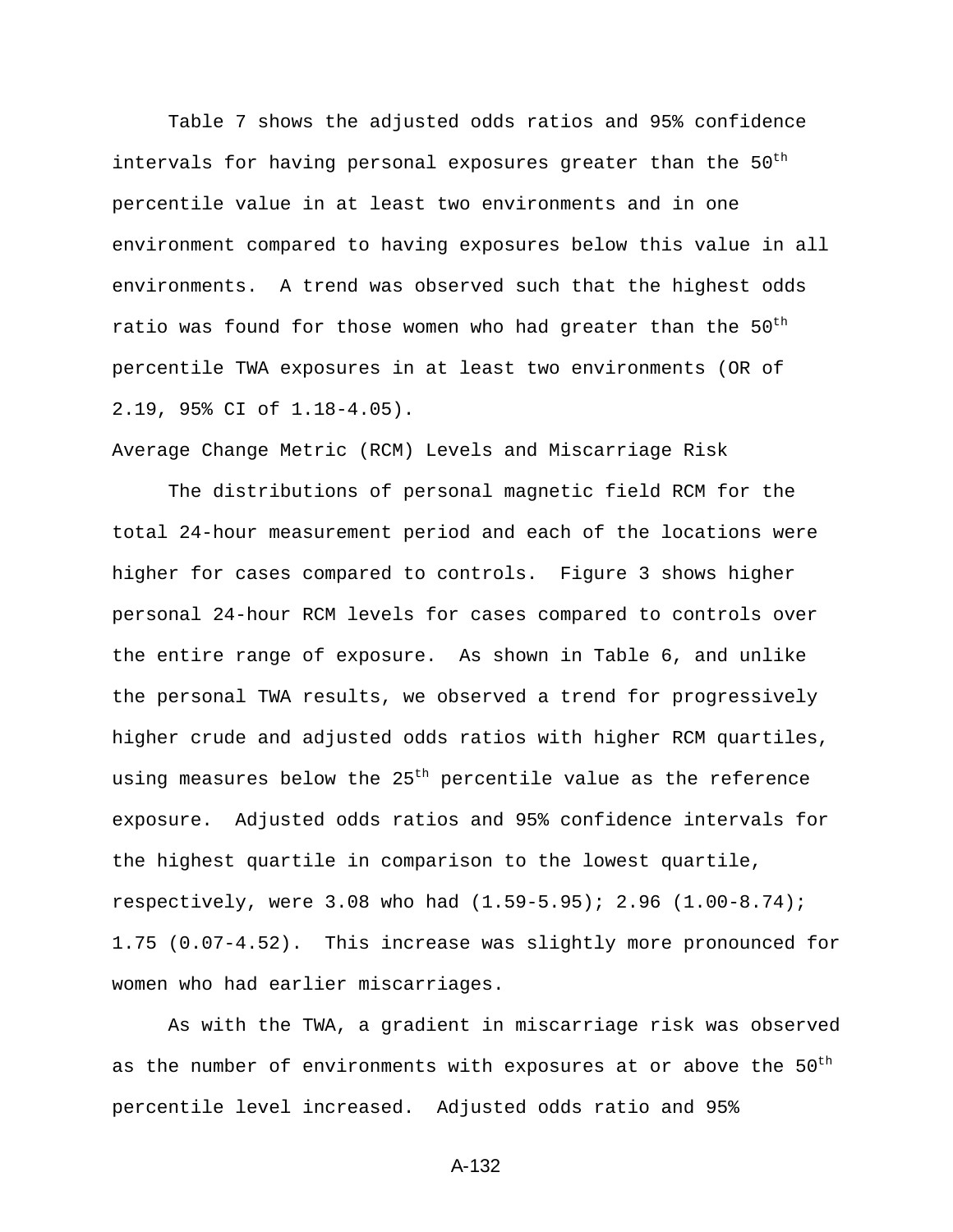confidence interval for women who had RCM levels above the 50 percentile value in at least two environments, compared to those with all environments with exposures below the 25 percentile value, was 2.38 (1.24-4.59) (Table 7).

Maximum Value Metric and Miscarriage Risk

Like the personal RCM results, the distributions of personal magnetic field maximum levels for the total 24-hour measurement period and each of its environments were higher for cases compared to controls. Figure 4 shows higher personal 24-hour maximum levels for cases compared to controls over the entire range of exposures. Also, like the personal RCM results, a trend was observed of progressively higher crude and adjusted odds ratios for higher maximum value quartiles, using exposures below the 25<sup>th</sup> percentile value as the reference exposure (see Table 6). Adjusted odds ratios and 95% confidence intervals for the highest to the lowest quartile comparisons, respectively, were 2.30 (1.21-3.83); 1.90 (1.00-3.51); and 1.44 (0.74-2.80). Like both the personal TWA and RCM results, this increased risk was more pronounced for women who had earlier miscarriages.

Like both the TWA and RCM results, a gradient in miscarriage risk was observed as the number of environments with exposures at or above the 50<sup>th</sup> percentile level increased. Adjusted odds ratio and 95% confidence interval for women who had RCM levels at above the 50 percentile value in at least two environments,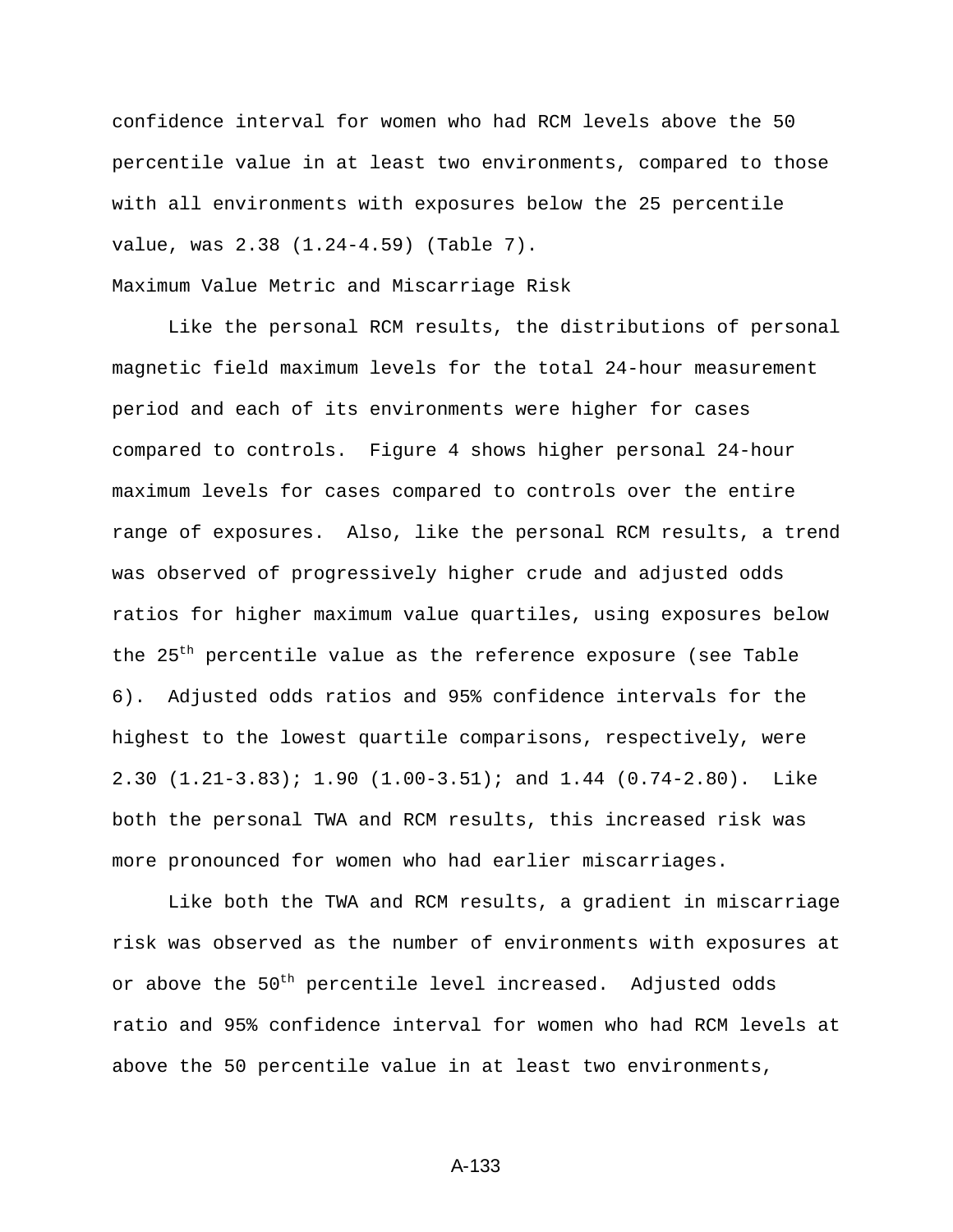compared to those with all environments with exposures below the 25 percentile value, was 1.99 (1.29-3.07) (Table 7). Prospective sub-study results

As with the nested study results, there was no clear association found between wire code and miscarriage (Table 8). Also, women with personal total 24-hour magnetic field exposure at or above the  $50<sup>th</sup>$  percentile cut-point value for the RCM and the maximum value and at or above 2.0 milligauss for the TWA metric were about 2 times more likely to have a miscarriage than those women with personal exposures below these values. Although these increased risks were not significant due to the small sample size, they were consistent with the nested study results.

However, unlike the nested study results, the personal home, total home and other TWA magnetic field exposures above 2.0 milliguass were positively associated with miscarriages. (see Table 8). These results, assessed early during the analysis phase, prompted the funding of a prospective study that, recently, has been completed (14).

## DISCUSSION

Personal magnetic field maximum exposures and/or exposures with large average differences between consecutive levels (the RCM) are associated with the risk of clinical miscarriages. For both these metrics a dose-response was observed with an increase in exposure and with the number of daily environments with exposures above the 50th percentile level. The TWA personal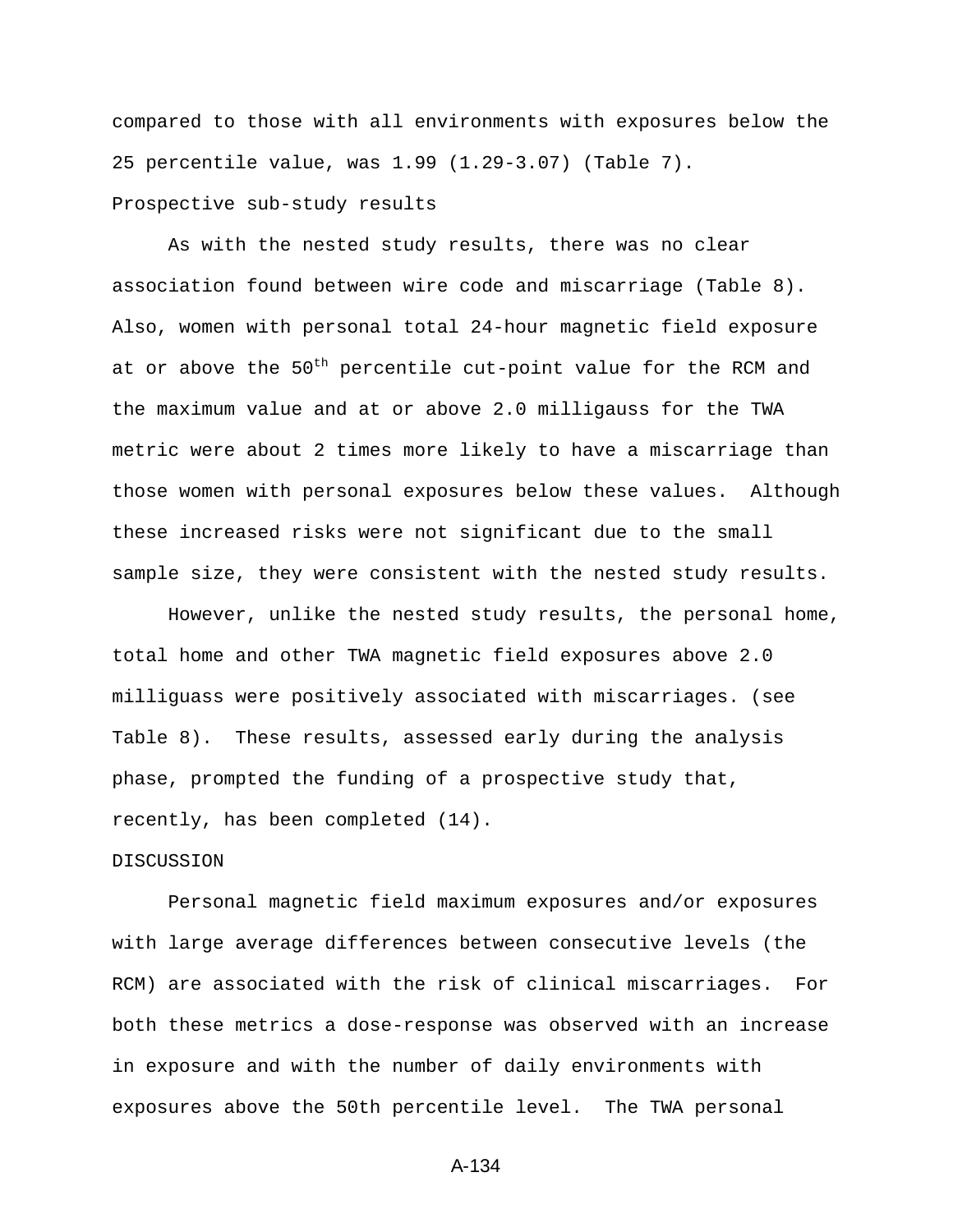metric only demonstrated a slight non-significant increase in risk.

There are a number of strengths with this study. First, among studies of the relationship of miscarriage and exposures to electric and magnetic fields, this study is the first to evaluate personal magnetic field exposures for three different *a priori* summary metrics and for different types of daily environments (at home, at work, and outside the work and home environment). Previous studies have only assessed indirect or surrogate exposure estimates such as residential wire codes and selfreported use of electrical devices (1,2,5-7). These surrogate measures may not reflect a person's exposure to magnetic fields.

Secondly, the effect of selection bias could be evaluated since the study was nested within a prospective pregnancy study. Overall, selection bias appeared to be minimal except perhaps for the wire code results. Regardless, the associated odds ratio for the highest wirecode category, VHCC, was only slightly greater than 1.0 with a large confidence interval including 1.0. Also, differential participation as a function of wire code status would not have produced the increased risks observed for the personal magnetic field maximum values and RCM levels since these metrics were not associated with wire code (see Figures 6-7) and wire code was not strongly associated with miscarriages.

Thirdly, the study was large enough to assess all the known risk factors of miscarriages for confounding and effect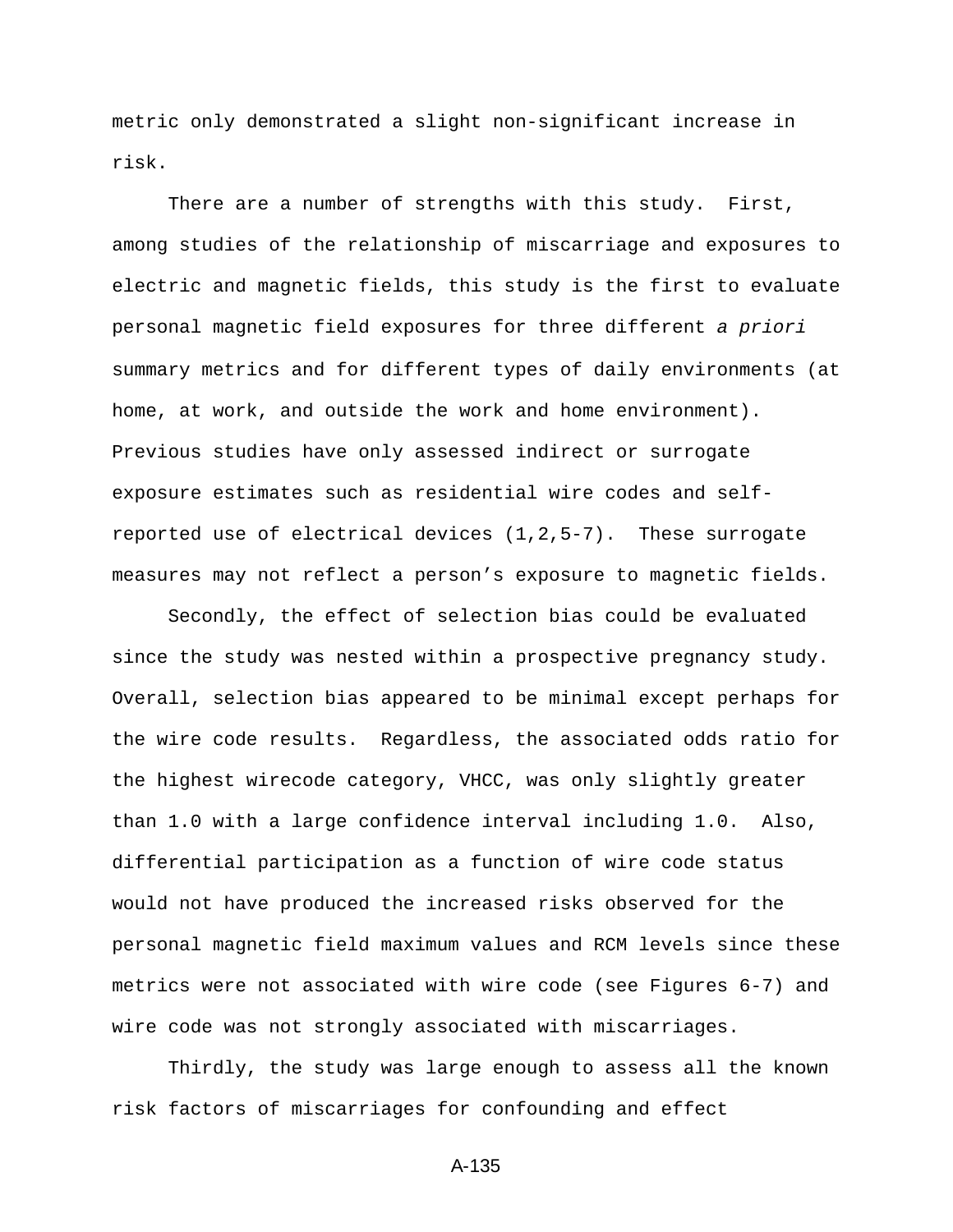modification, including physical activity, a variable thought to be associated with changing or maximum field levels (Dan Bracken, personal communication). We found little or no confounding as well as effect modification. Also, we found that physical activity was not associated with any of the personal magnetic field metrics or miscarriages (15).

Finally, we compared the associations found for the nested study, using retrospective measures, with that found for a small prospective sub-study where personal exposures were obtained prospectively. The prospective sub-study personal measurement results, although slightly different than that found for the nested case-control study, nonetheless were consistent with the overall direction of the nested study results.

There are two main limitations to the study. First, as discussed above, the magnetic field measurements were obtained months after the first trimester and the occurrence of the miscarriages. Perhaps the behavior and magnetic fields of women who had a miscarriage were different from the very pregnant controls. The coherence of the results between the nested casecontrol study and the prospective sub-study argues somewhat against this. We found that the correlation between early and later personal measurements was moderate to poor, but this should be cautiously interpreted since repeated measures were conducted only for a small sample of women consisting of only 10 women with a miscarriage.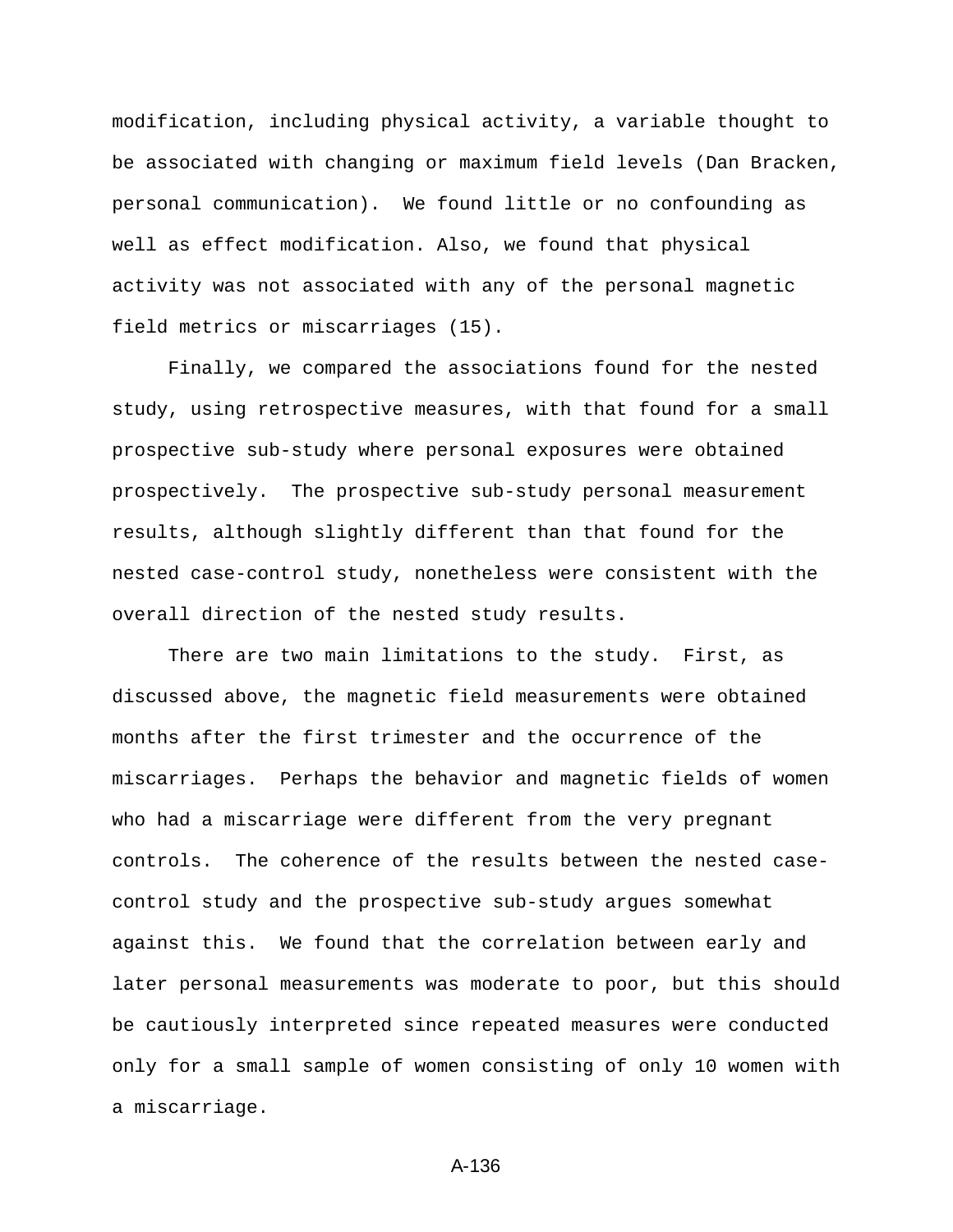And secondly, we obtained personal magnetic field measures for only 50% of the parent cohort participants who were recruited for the nested case-control study. This could result in selection bias if participation was differential with respect to exposure status. While there was evidence of only a weak selection bias with respect to wire code, we cannot rule out the possibility of a selection bias for the personal RCM and maximum levels. However this would require that subjects would be aware of sources of brief high fields and that cases and controls would differentially enter the study on the basis of this exposure. The coherent results of the prospective study argue somewhat against this.

These findings are inconsistent with the results of published papers. Mechanistic and animal studies predominantly do not support an association of electric and magnetic fields and miscarriages (16). A number of laboratory studies have reported alterations in the development of chick embryos exposed to EMF  $(17-20)$ .

Also, the nested study results are inconsistent with the results of our electric blanket and miscarriage study where we found that, overall, a decreased risk of miscarriages was associated with electric blanket use during the first trimester of pregnancy (7). The participants of both studies were derived from the same parent, prospective cohort. In this study we found higher than background RCM levels for electric blankets that were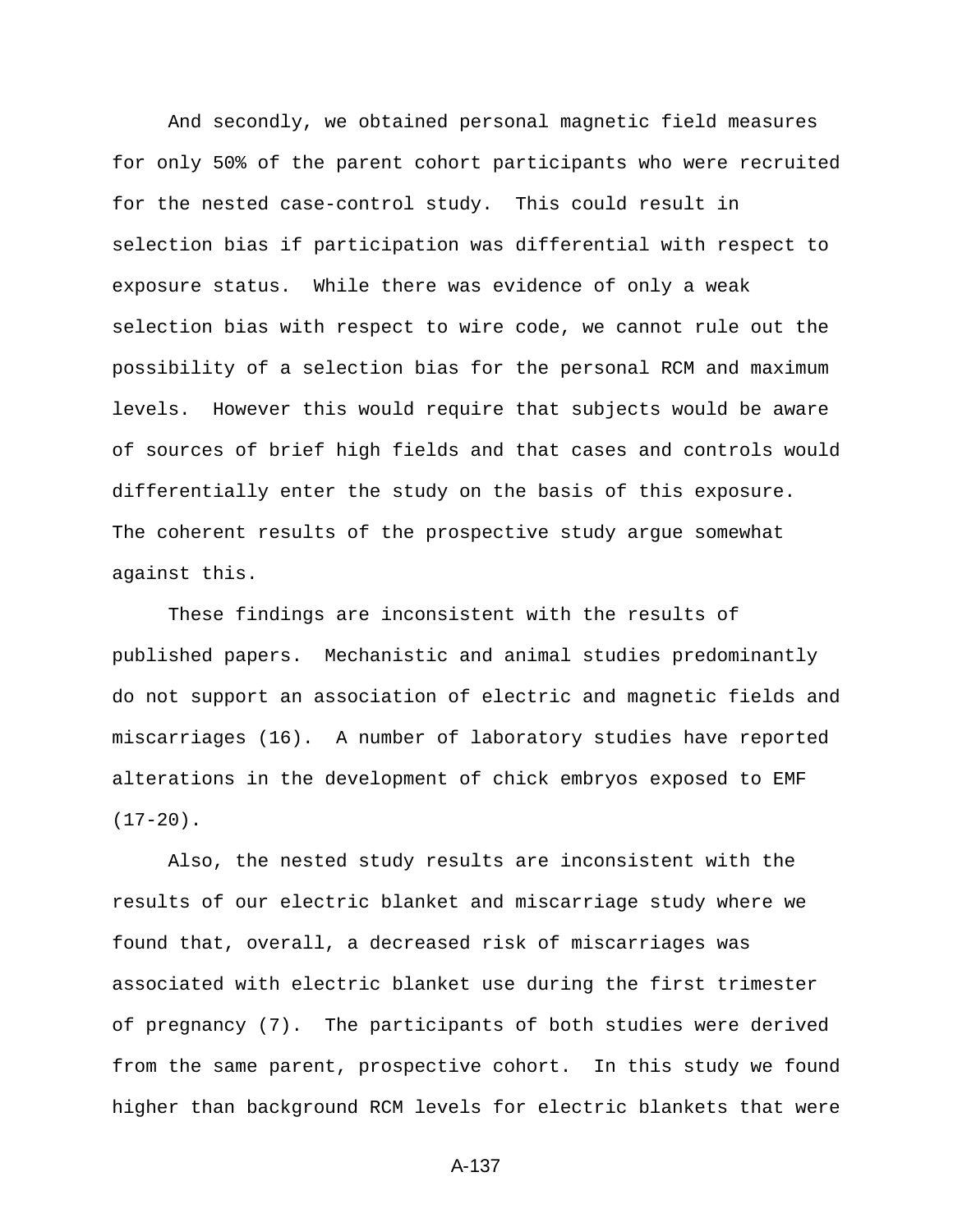on during the night regardless of blanket setting. This was mainly for locations directly under (i.e. body surface position) to 10 cm under the blanket (i.e. uterus position). RCM levels were similar to background levels for areas 10 cm away for the edge of the blanket (i.e. retina position). Given this, and the findings of the nested study, one would expect that reported use of electric blankets during the first trimester of pregnancy would be positively associated with miscarriages, especially if the target organ for exposure was the uterus. If the target organ for exposure were the retina, we would expect no association of miscarriage among electric blanket users. Perhaps the inconsistency is due to the fact that the majority of electric blanket users kept their blankets on low settings for most of the night and at this setting, blankets may not have cycled (or stopped cycling) thereby emitting no or little magnetic fields. Hence, reported use of electric blankets may not reflect high nighttime exposure to magnetic fields.

And finally, the nested study results for the magnetic field front door spot measures are inconsistent with the findings of Juutilainen and coworkers (8) where they found a 5 fold increased risk of pre-clinical miscarriages among women who had front door measures above 3.0 mG. Perhaps risk of magnetic fields spot measures are easier to detect for unrecognized miscarriages than recognized miscarriages; our study only assessed clinically recognized miscarriages. Or, perhaps front door measures taken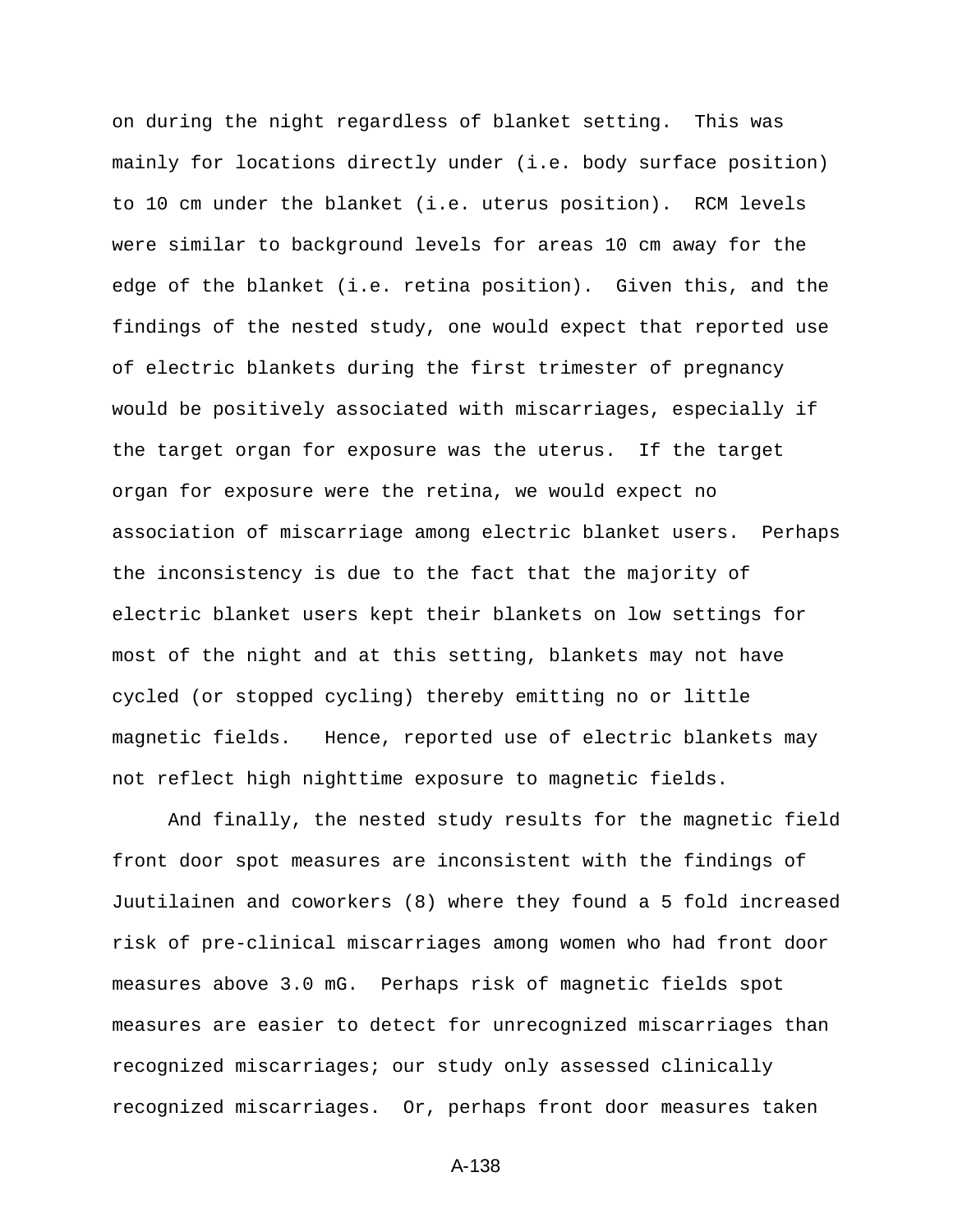closer to the critical exposure period reflect a woman's first trimester magnetic field exposure more so than measures obtained some time after this. This is a possibility since the prospective sub-study's front door spot measurement results were somewhat consistent with the findings of Juutilainen and coworkers.

The personal magnetic field RCM and maximum values were lowest for overnight periods and highest for work environments. High RCM values and maximum levels were not associated with proximity to power lines, which we assessed through the wire code. Interestingly, there are no published studies to date that have quantified the sources for these types of brief high exposures.

About 75% of our participants experienced a personal maximum field exposure above 14 mG or an average change in fields (RCM) above 0.42 mG at least once during the 24-hour measurement period. An odds ratio of about 2.0 mG was found for these metric values or higher. Hence, if these exposures are causal, they could account four about 30% of the background rate of miscarriages. If these metric values were lowered to below the 25<sup>th</sup> percentile levels, the rate of miscarriage in our study would be reduced from 10% to 7%. A gradual increase in the rate of clinically recognized miscarriages from 7% to 10% with an increase in electricity use through the years may not have been detected. This is because miscarriages are not routinely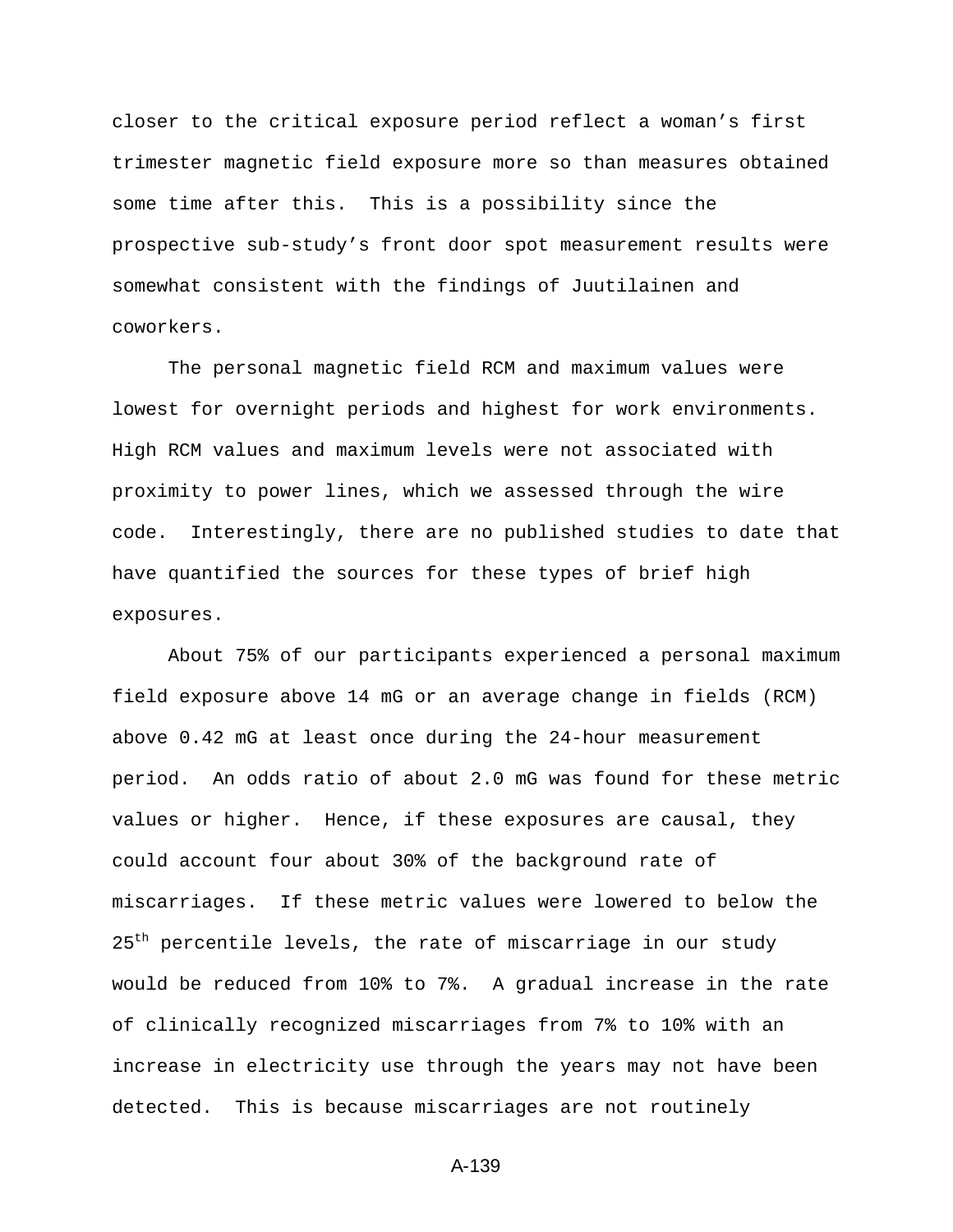monitored, an increase in exposure would have only gradually occurred in any one location overtime and there has been a concomitant increase in improved prenatal care overtime. The preliminary TWA results of the prospective sub-study impelled the California Electric and Magnetic Fields Program to fund a prospective study of personal magnetic field exposure and miscarriage. The results of that study by Li et al are reported elsewhere (20). Interestingly, the authors analyzed the full range of exposure to Maximum magnetic fields and found an association with miscarriage above the 25th percentile. We had not picked this up in our preliminary analyses. Thus the findings reported here in data collected in the early 1990s serve as a confirmation of the results of Li et al.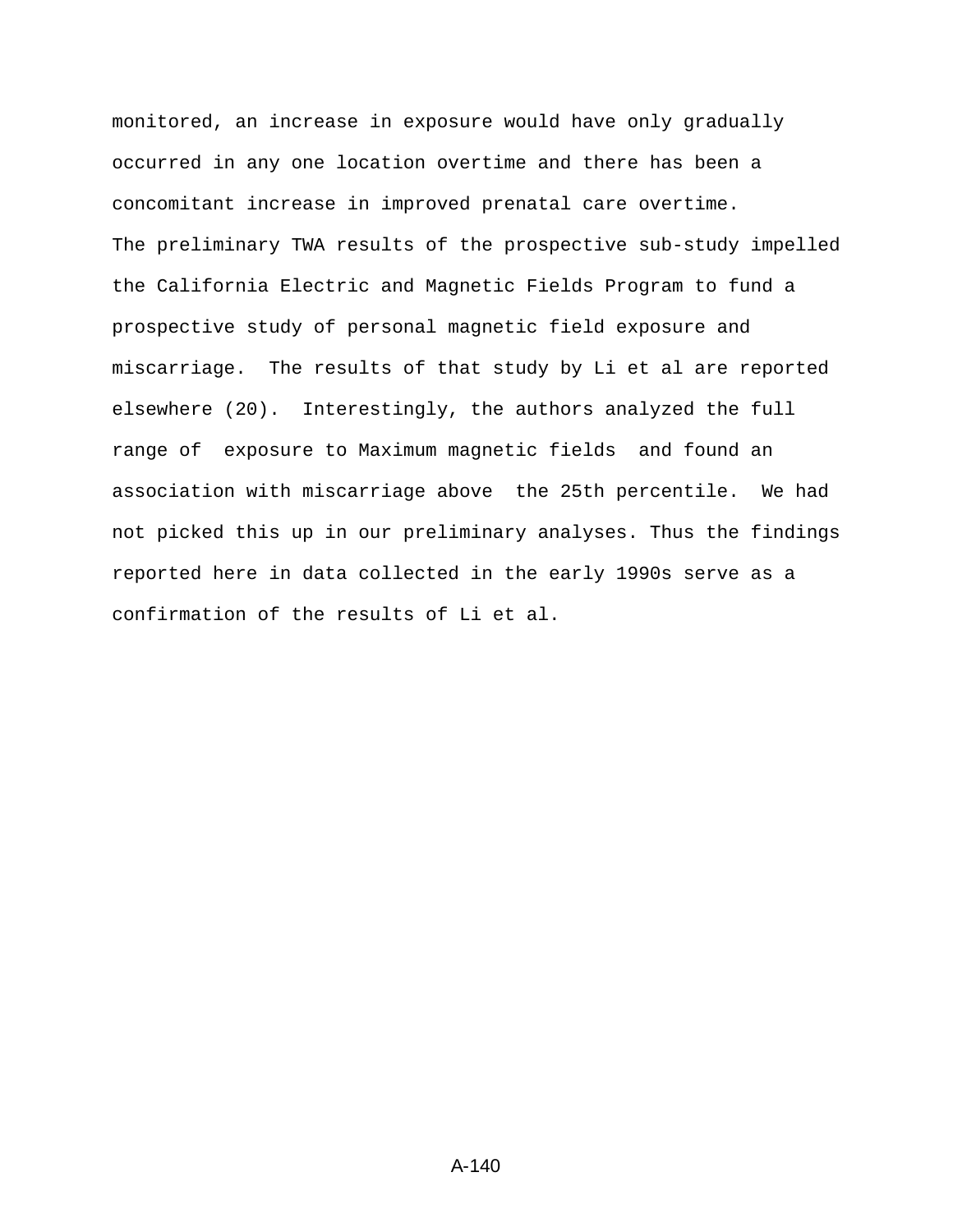# **ACKNOWLEDGEMENTS**

This study was funded by the State of California**.** We acknowledge the critical comments from our scientific advisory panel: Doctors A. Afifi, M. Criqui, L. Sever, and N. Wertheimer. We also acknowledge, project coordinator, Dawn Duane, database manager, Soora Wi, field workers, Jeff Fisch, Christianna Williams, James Harding, Bonnie Faigeles, Amanda Ettinger, and Thomas Tarshis, and Myra Alcaide for manuscript preparation.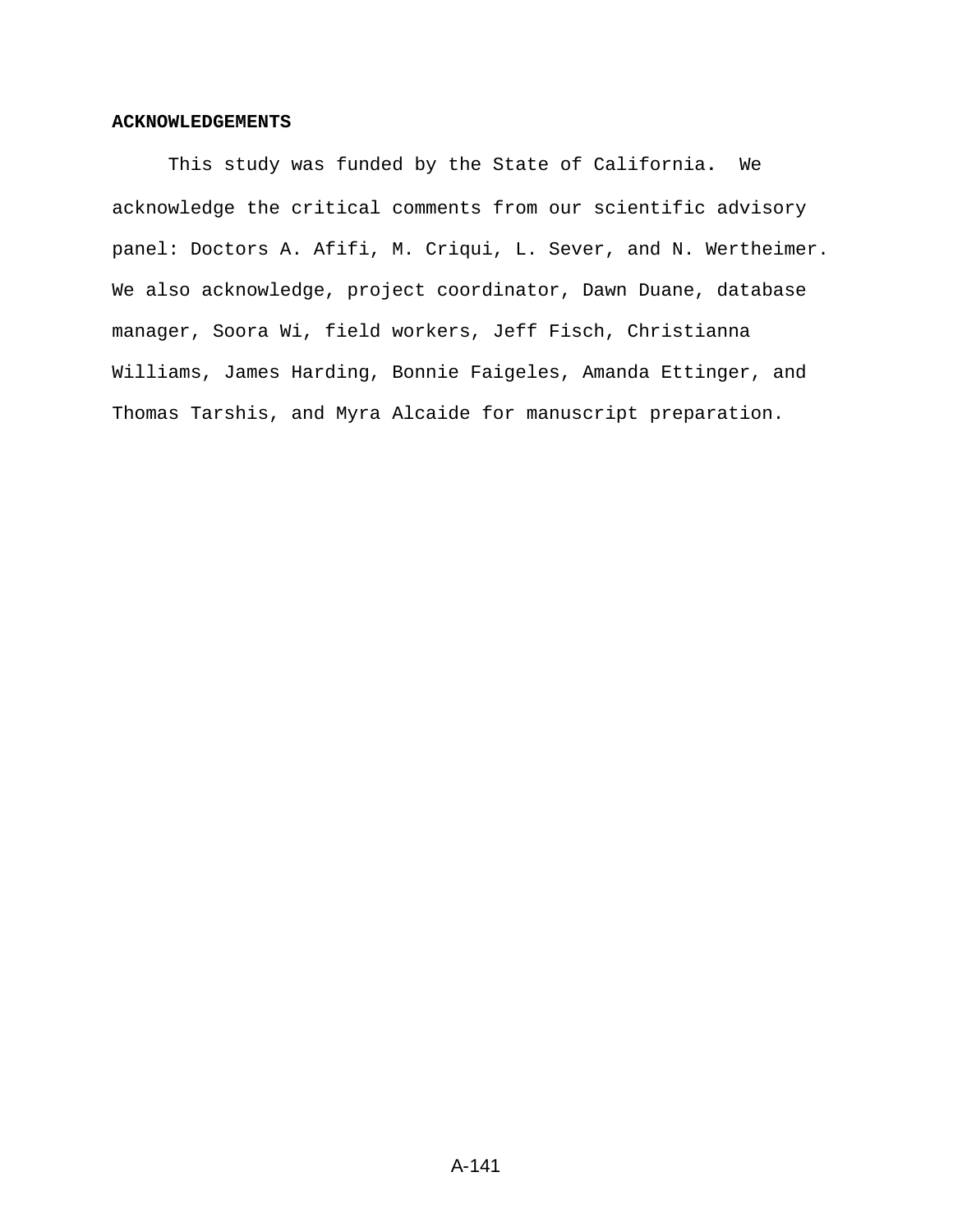### **REFERENCES:**

- 1. Shaw GM. Human adverse reproductive outcomes and electromagnetic fields: a brief summary of the epidemiologic literature. Bioelectromagnetics 2000; in press.
- 2. Delpizzo V. Epidemiological studies of work with video display terminals and adverse pregnancy outcomes (1984-1992). American Journal of Industrial Medicine 1994;26:456-480.
- 3. Schnorr TM, Grajewski BA, Hornung RW, Thun MJ, Egeland GM, Murray WE, Conover DL, Halperin WE. Video display terminals and the risk of spontaneous abortion. New Engl J Med 1991;324:727-33.
- 4. Lindbohm M-L, Hietanen M, Kyyronen P, Sallmen M, von Nandelstadh P, Taskinen H, Pekkanen M, Ylikoski m, Hemminki K. Magnetic fields of video display terminals and spontaneous abortion. Am J Epidemiol 1992;136:1041-51.
- 5. Wertheimer N, Leeper E. Possible effects of electric blankets and heated waterbeds on fetal development. Bioelectromagnetics 1986;7:13-22.
- 6. Belanger K, Leaderer B, Hellenbrand K, Holford TR, McSharry J, Power ME, Bracken MB. Spontaneous abortion and exposure to electric blankets and heated water beds. Epidemiology 1998;9:36-42.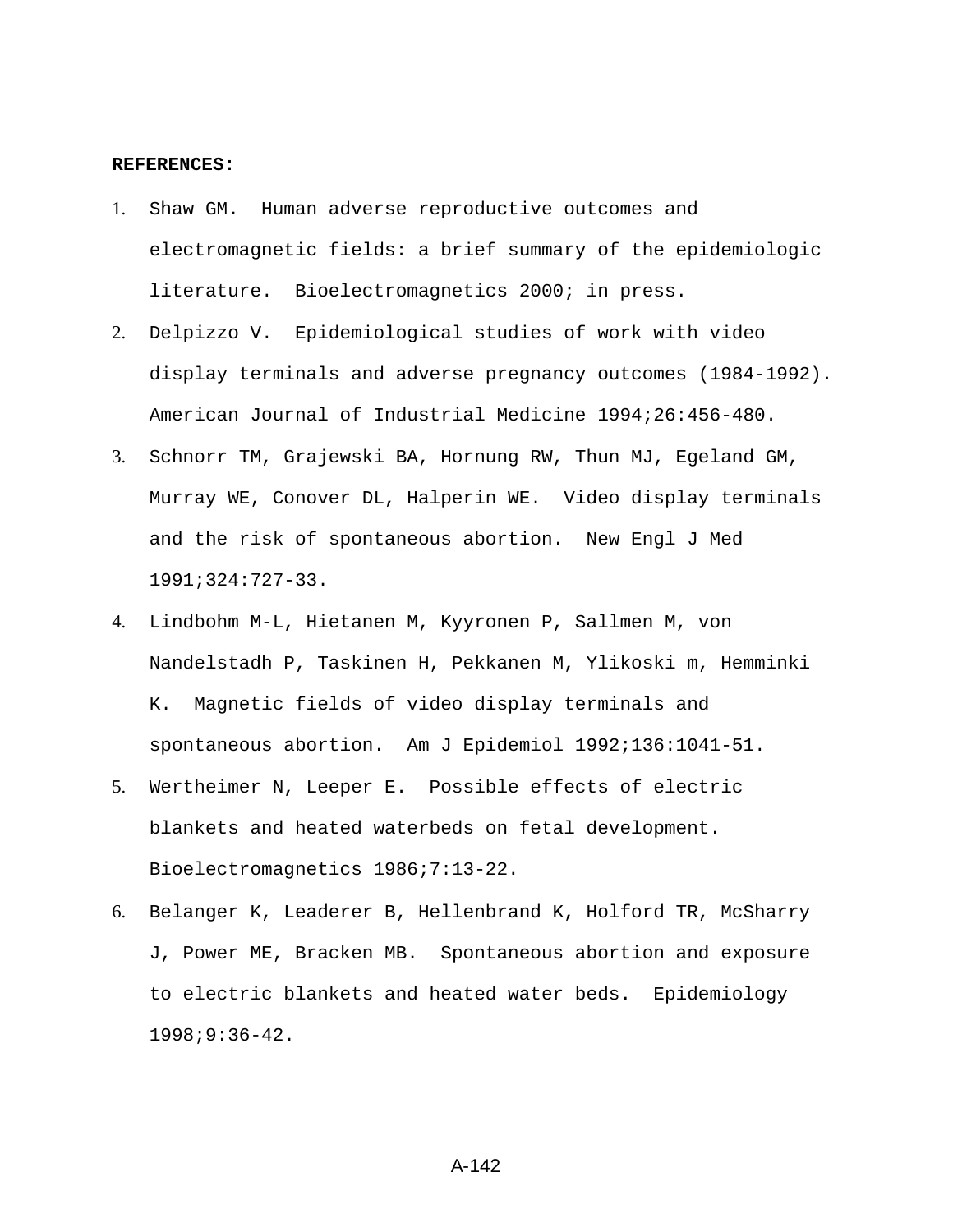- 7. Lee GM, Neutra RR, Hristova L, Yost M, Hiatt RA. The use of electric bed heaters and the risk of clinically recognized spontaneous abortions. Epidemiology 2000; 11: 406-415.
- 8. Juutilainen J, Matilainen P, Saarikoski s, Laara E, Suonio S. Early pregnancy loss and exposure to 50-Hz magnetic fields. Bioelectromagnetics 1993;14:229-236.
- 9. Wilson BW, Lee GM, Yost MG, Davis KC, Heimbigner T, Buschbom RL. Magnetic field characteristics of electric bed-heating devices. Bioeletromagnetics 1996; 17:174-179.
- 10. Swan SH, Waller K, Hopkins B, Windham GC, Fenster L, Schaefer C, Neutra RR. A prospective study of spontaneous abortion: relation to amount and source of drinking water consumed in early pregnancy. Epidemiology 1998;9:126-133.
- 11. Wertheimer N, Leeper E. Adult cancer related to electrical wires near the home. Int J Epidemiol 1982;11:345-355.
- 12. Savitz DA, Wachtel H, Barnes FA, John EM, Tvrdik JG. Casecontrol study of childhood cancer and exposure to 60-Hz magnetic fields. Am J Epidemiol 1988;128:21-38.
- 13. Breslow NE, Day NE, eds. Statistical methods in cancer research. Vol 1. The analysis of case-control studies. Lyon:International Agency for Research on Cancer, 1980. (IARC scientific publication no. 32).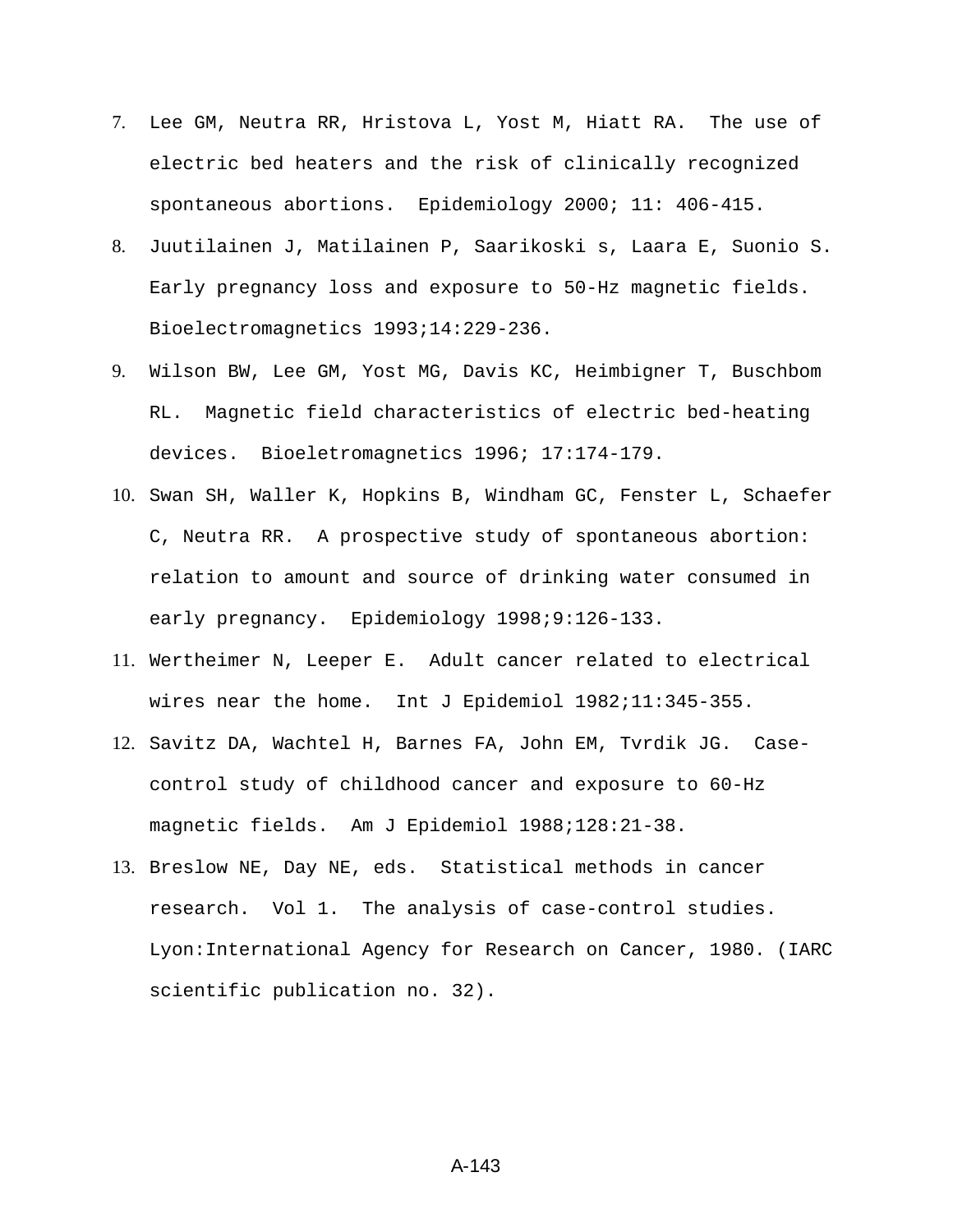- 14. Eskenazi B, Fenster L, Wight S, English P, Windham GC, Swan SH. Physical exertion as a risk factor for spontaneous abortion. Epidemiology 1994;5:6-13.
- 15. Portier, C and Wolfe MS Eds. Assessment of Health effects from Exposure to Power-Line Frequency Electric and Magnetic Fields: Working Group Report NIEHS 1998
- 16. Delgado JMR, Leal J, Monteagudo JL and Garcia MG. Embryological changes induced by weak, extremely low frequency electromagnetic fields. Journal of Anatomy 1982;134:533-551.
- 17. Juutilaiinen J, Saaili K. Development of chick embryos in 1 Hz to 100 kHz magnetic fields. Radiat Environ Biophys 1986;25:135-140.
- 18. Pafkova H, Jerabek J. Interaction of MF 50 hz, 20 mT with high dose of X-rays: evaluation of embryotoxicity in chick embryos. Reviews on Environmental Health 1994;10:235-241.
- 19. Farrell JM, Litovitz TL, Penafiel M, Montrose CJ, Doinov P, Barber M, Brown KM, Litovitz TA. The effect of pulsed and sinusoidal magnetic fields on the morphology of developing chick embryos. Bioelectromagnetics 1997;18:431-438.
- 20. Li, KD, Oudouli R, Wi S, Janevic T, Goditch I, Bracken D, Rankin R, Iriye R. A population-based prospective cohort study of personal exposure to magnetic fields during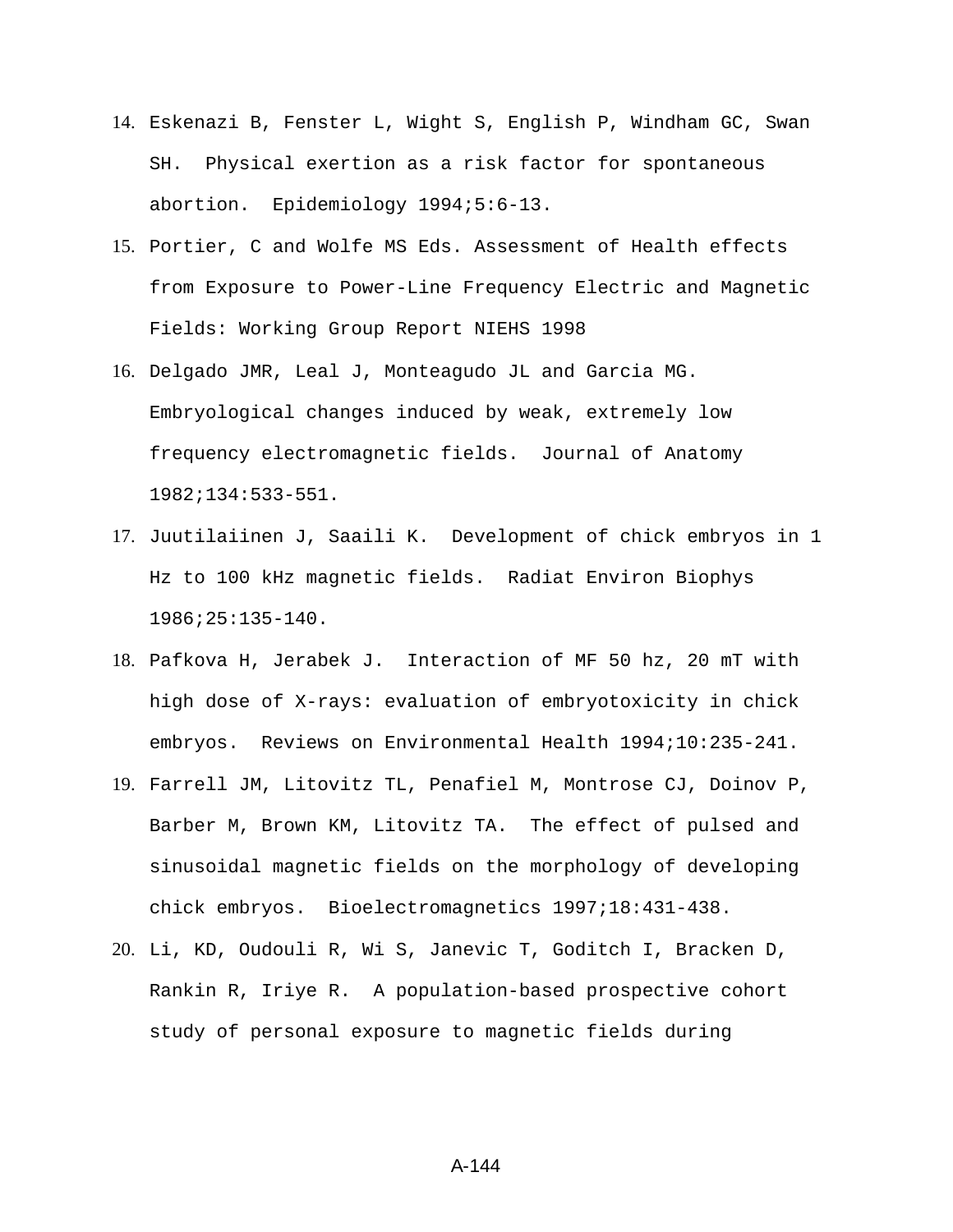pregnancy and the risk of spontaneous abortion. Submitted NEJM 2000.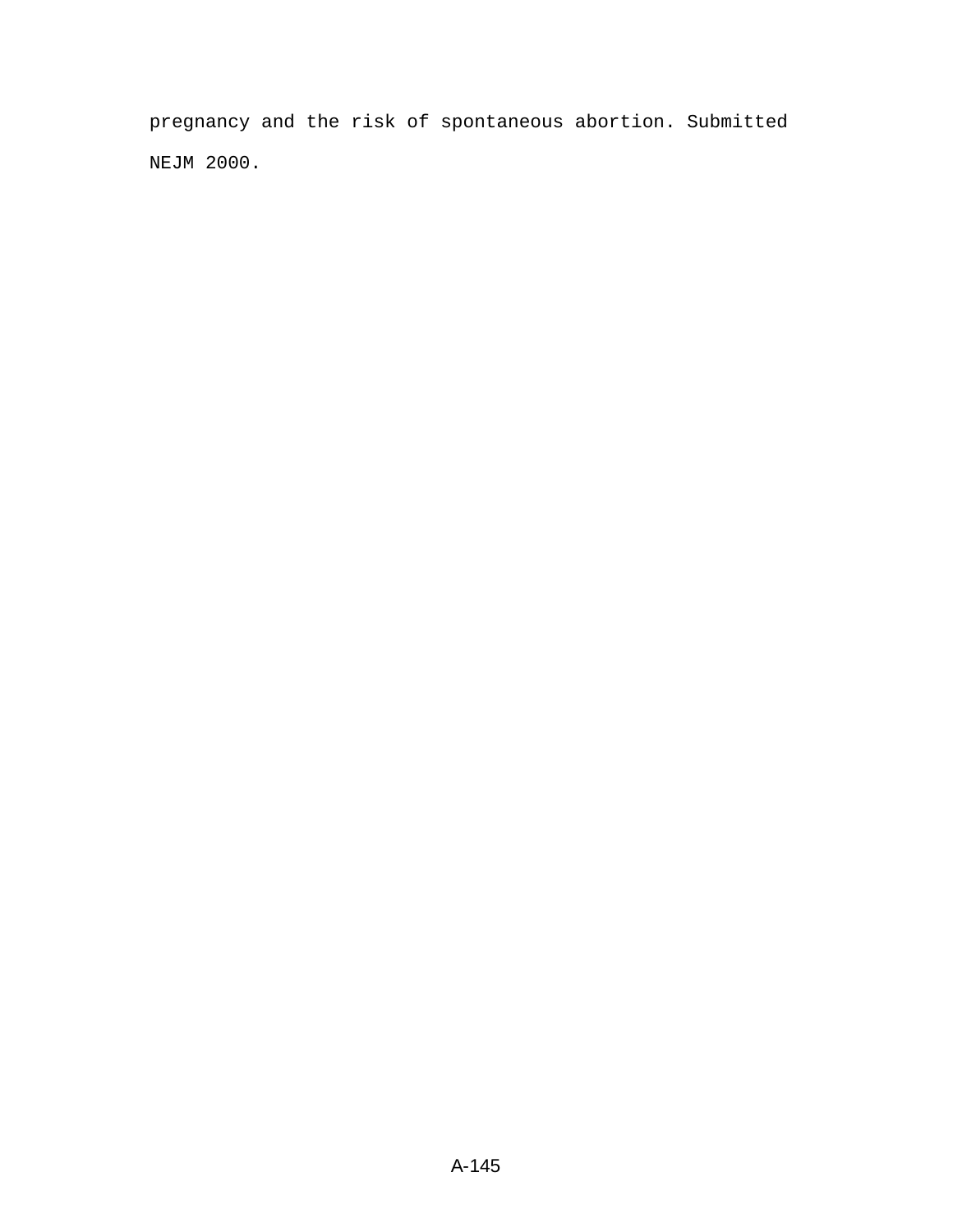|                                      |                             | <b>Prospective Cohort</b> | <b>Nested Cohort</b>   |
|--------------------------------------|-----------------------------|---------------------------|------------------------|
|                                      |                             | $N = 3403$                | $N = 664$              |
| Variable*                            |                             | OR (95% CI)               | OR (95% CI)            |
| Maternal Age (years)                 | $<$ 35, 35+                 | $1.85(1.10 - 3.05)$       | $2.25(1.62 - 3.12)$    |
| Gestation at interview (week)        | $<8, 8+$                    | $1.02$ (.68 - 1.54)       | $1.35(1.05 - 1.75)$    |
| Prior Fetal Loss                     | No, Yes                     | $0.87$ (.54 - 1.39)       | $1.07(0.79 - 1.44)$    |
| Race 1                               | Other vs. White             | $2.08(1.11 - 3.92)$       | $1.42(1.02 - 1.97)$    |
| Race 2                               | Hispanic vs. White          | $0.94$ (.47 - 1.86)       | $1.00$ (0.66 - 1.51)   |
| Cigarette Consumption at LMP No, Yes |                             | $0.71$ $(.39 - 1.29)$     | $1.11(0.79 - 1.55)$    |
| Alcohol Consumption at LMP           | No, Yes                     | $0.73$ $(.47 - 1.14)$     | $0.87(0.66 - 1.14)$    |
| Coffee Consumption at LMP            | No, Yes                     | $1.19(0.74 - 1.91)$       | $1.19(0.89 - 1.61)$    |
| Body Mass Index 1                    | Thin vs. Avg                | $1.08$ $(0.66 - 1.75)$    | $1.03(0.77 - 1.38)$    |
| Body Mass Index 2                    | Heavy vs. Avg               | $0.84$ $(0.49 - 1.44)$    | $0.83(0.59 - 1.18)$    |
| Income                               | $<$ \$50,000,<br>$$50,000+$ | $0.79$ $(0.49 - 1.77)$    | $0.95(0.72 - 1.24)$    |
| House Type**                         | Single vs. Other            | $0.93(0.49 - 1.77)$       | $0.74$ $(0.53 - 1.05)$ |
| Wire Code **                         | Vhcc vs. Other              | $1.24$ $(0.71 - 2.19)$    | $1.02$ (0.66 - 1.56)   |

TABLE 1. Comparison of Adjusted\* Odd Ratios (OR) and 95% Confidence Interval (CI) for Miscarriage and Important Variables between Nested Case-Control Participants and the Parent Northern California Prospective Cohort.

\* Adjusted for all other variables excluding house type and wire code.

\*\* Information about house type and wire code was obtained for all of the nested participants but only for a 15% random sample of the prospective cohort; adjusted for all other variables including house type and wire code. Abbreviation:  $N =$  number,  $LMP =$  last menstrual period.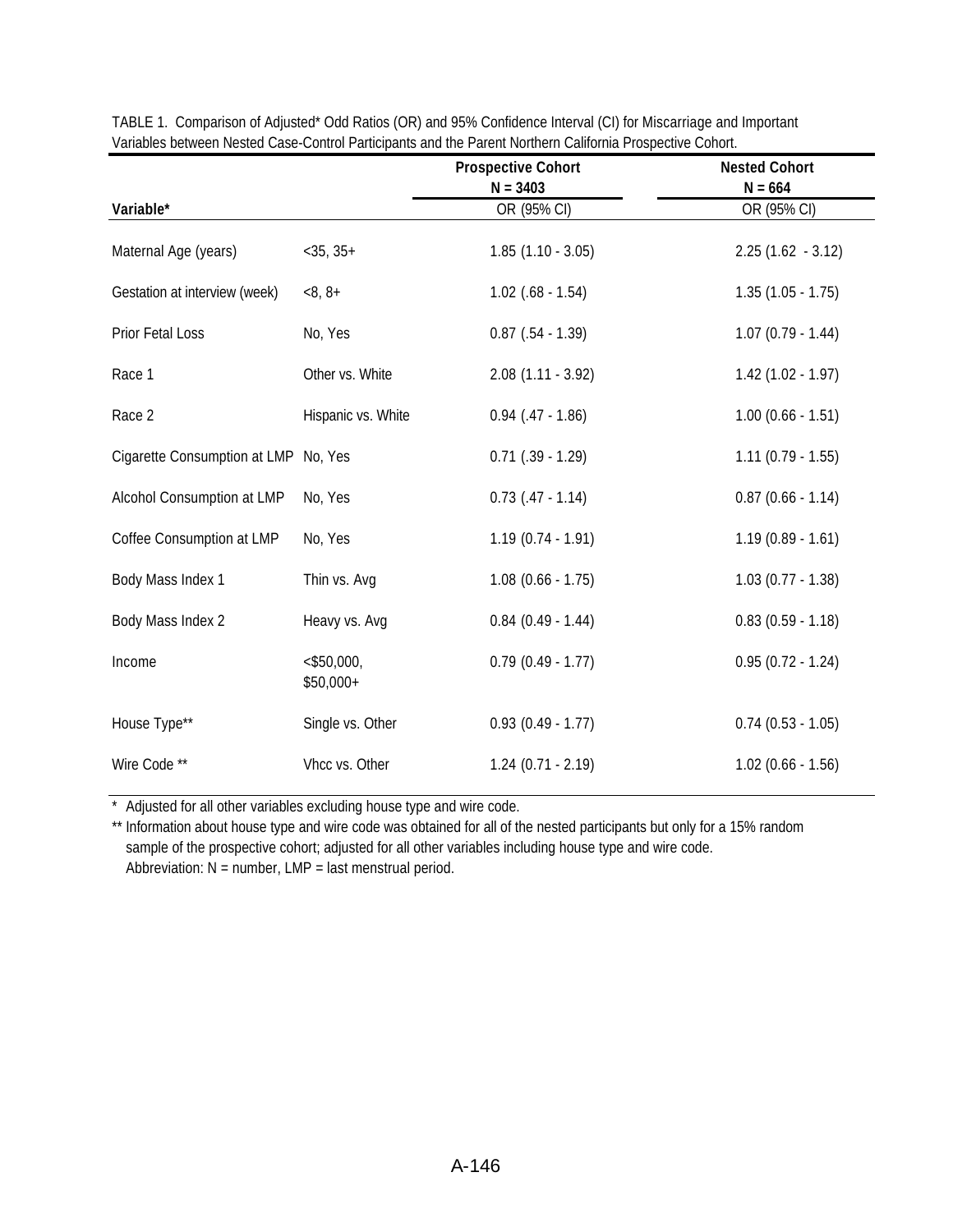| Variable*                               | Case      |      | Control   |      |         |
|-----------------------------------------|-----------|------|-----------|------|---------|
|                                         | ${\sf N}$ | $\%$ | ${\sf N}$ | $\%$ | p-value |
| Maternal Age (years)                    |           |      |           |      |         |
| $< 30$                                  | 121       | 78.1 | 438       | 86.1 | 0.02    |
| $35+$                                   | 34        | 21.9 | 71        | 13.9 |         |
|                                         |           |      |           |      |         |
| Gestation at interview(weeks)           |           |      |           |      |         |
| up to 6                                 | 49        | 31.6 | 141       | 27.7 | 0.04    |
| $6 - 10$                                | 92        | 59.4 | 280       | 55.0 |         |
| $10+$                                   | 14        | 9.0  | 88        | 17.3 |         |
| Race                                    |           |      |           |      |         |
| White                                   | 114       | 73.4 | 402       | 79.0 | 0.00    |
| Hispanic                                | 13        | 8.4  | 67        | 13.2 |         |
| Other                                   | 28        | 18.1 | 40        | 7.8  |         |
|                                         |           |      |           |      |         |
| Cigarette Consumption Around Conception |           |      |           |      |         |
| N <sub>o</sub>                          | 137       | 88.4 | 414       | 81.3 | 0.04    |
| Yes                                     | 18        | 11.6 | 95        | 18.7 |         |
| Income                                  |           |      |           |      |         |
| $<$ \$50,000                            | 35        | 22.9 | 147       | 29.2 | 0.13    |
| $$50,000 +$                             | 118       | 77.1 | 356       | 70.8 |         |
|                                         |           |      |           |      |         |
| House Type                              |           |      |           |      |         |
| Single Family Home                      | 116       | 74.8 | 335       | 65.8 | 0.05    |
| Apartment                               | 20        | 12.9 | 109       | 21.4 |         |
| Other                                   | 19        | 12.3 | 65        | 12.8 |         |
| Nausea During First Trimester           |           |      |           |      |         |
| Yes                                     | 99        | 63.9 | 415       | 81.5 | 0.00    |
| N <sub>o</sub>                          | 56        | 36.1 | 94        | 18.5 |         |
|                                         |           |      |           |      |         |

TABLE 2. Comparison of Variables that are Different Between Cases and Controls \*\*.

\* Numbers of some variables do not total because of missing data.

\*\* Cases and controls who did not move since their first trimester.

Abbreviation:  $N =$  number,  $% =$  percent.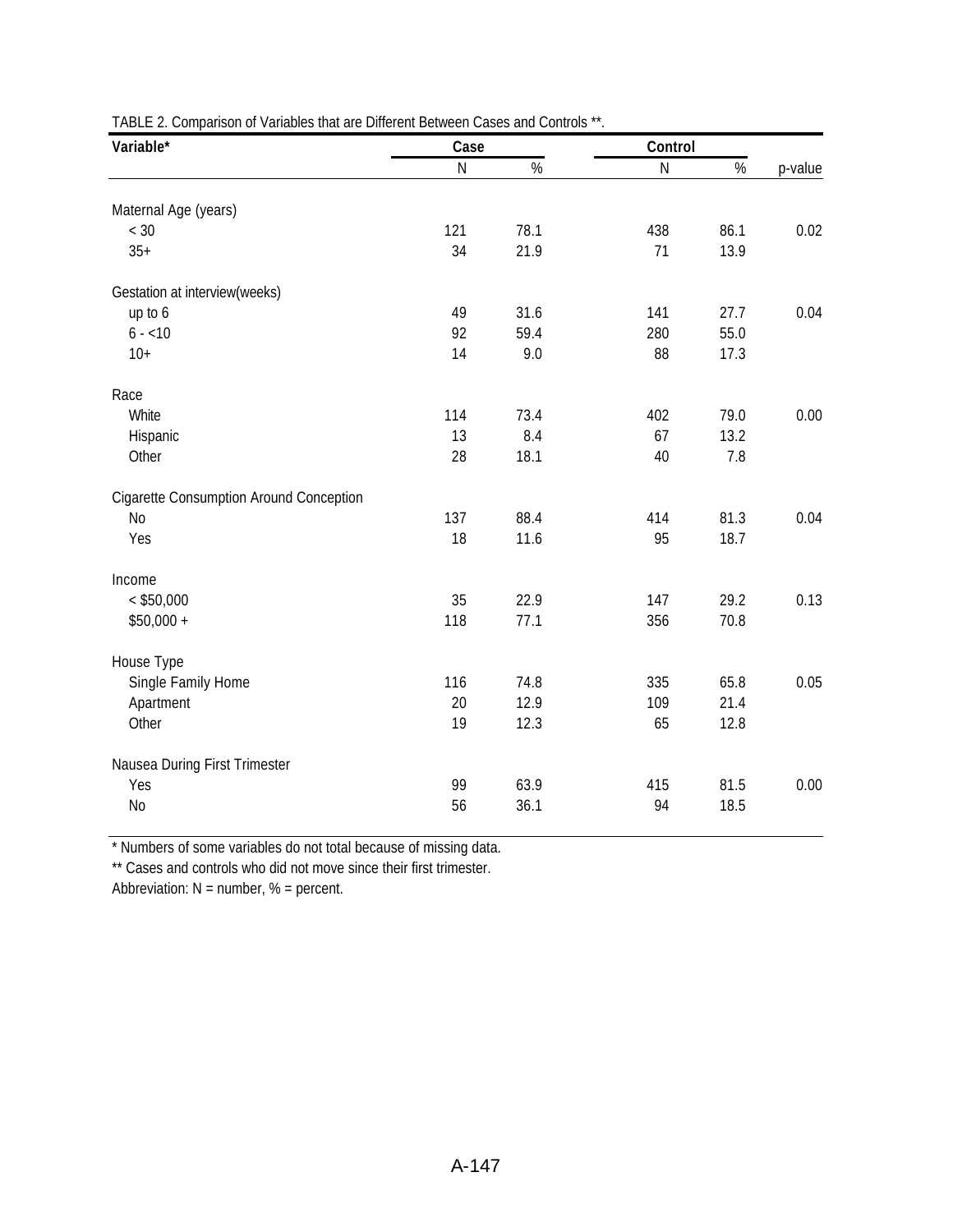TABLE 3. Person's Correlation Coefficients (r) Comparing the Relatedness of the Three Personal Magnetic Field Total 24 hour Exposure Metrics for Nested Participants.

| <b>Metric Comparison</b> | r<br>$N = 614$ |  |  |  |
|--------------------------|----------------|--|--|--|
| LogTWA vs. LogMax        | 0.44           |  |  |  |
| LogTWA vs. RCM           | 0.49           |  |  |  |
| LogMax vs. RCM           | 0.62           |  |  |  |
| <b>TWA vs Max</b>        | 0.86           |  |  |  |
| <b>TWA vs RCM</b>        | 0.78           |  |  |  |
| Max vs RCM               | 0.96           |  |  |  |

Abbreviations: TWA = time weighted average, Max = maximum value, RCM = rate of change metric, Log TWA = log of the time-weighted average, LogMax = log of the maximum field value,  $N =$  number.

|               |     |      | Participants*       |                                     |     |      | Non-Participants* |         |
|---------------|-----|------|---------------------|-------------------------------------|-----|------|-------------------|---------|
|               |     |      | Crude               | Adjusted**                          |     |      | Crude             | Het.*** |
| Wircode       | N   | %    | OR (95% CI)         | OR (95% CI)                         | N   | $\%$ | OR (95% CI)       | p-value |
| <b>Vhcc</b>   |     |      |                     |                                     |     |      |                   |         |
| Case          | 26  | 15.2 |                     | $1.21(0.71-2.07)$ $1.27(0.74-2.20)$ | 9   |      | $0.48(0.22-1.05)$ | 0.05    |
|               |     |      |                     |                                     |     | 7.4  |                   |         |
| Control       | 68  | 12.6 |                     |                                     | 48  | 12.1 |                   |         |
| Ohcc          |     |      |                     |                                     |     |      |                   |         |
| Case          | 35  | 20.5 | $0.87(0.55-1.40)$   | $0.94(0.58-1.51)$                   | 23  | 18.6 | $0.72(0.41-1.24)$ | 0.59    |
| Control       | 127 | 23.4 |                     |                                     | 82  | 20.7 |                   |         |
| <b>OIcc</b>   |     |      |                     |                                     |     |      |                   |         |
| Case          | 46  | 26.9 | $1.01(0.66 - 1.57)$ | $1.01(0.65-1.57)$                   | 32  | 25.8 | $0.72(0.44-1.18)$ | 0.32    |
| Control       | 144 | 26.8 |                     |                                     | 113 | 28.5 |                   |         |
|               |     |      |                     |                                     |     |      |                   |         |
| <b>Buried</b> |     |      |                     |                                     |     |      |                   |         |
| Case          | 64  | 37.4 | 1.00                | 1.00                                | 60  | 48.4 | 1.00              |         |
| Control       | 203 | 37.5 |                     |                                     | 153 | 38.6 |                   |         |
|               |     |      |                     |                                     |     |      |                   |         |

Table 4. Odd Ratios (OR) and 95% Confidence Interval (CI) for the Association Between Miscarriages and Wire Code Category.

\* For first trimester homes only.

\*\* Adjusted for maternal age, gestation at interview, coffee consumption at conception, income, and race.

\*\*\* Chi-square for heterogeneity p-value comparing nested participants to non-participants.

Abbreviations:  $N =$  number,  $% =$  percent.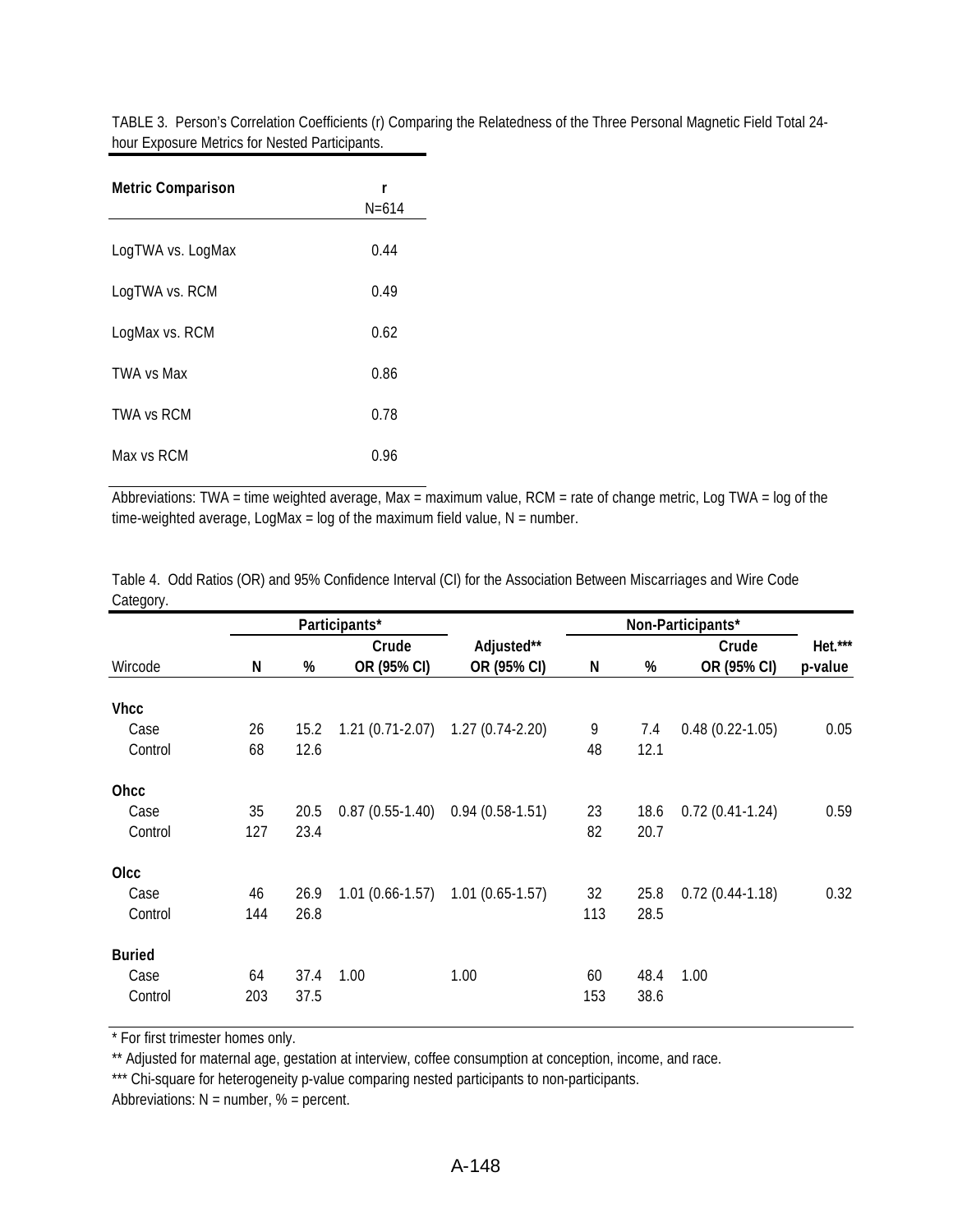|                   | N   | <b>Median Time</b><br>(hours) | % Above<br>$2.0 \text{ mG}$ | Crude OR<br>(95% CI) | Adjusted**OR<br>(95% CI) |
|-------------------|-----|-------------------------------|-----------------------------|----------------------|--------------------------|
| Bed               |     |                               |                             |                      |                          |
|                   | 136 | $8.8\,$                       |                             |                      |                          |
| Cases             |     |                               | 5.9                         | $0.71(0.32 - 1.55)$  | $0.62$ (0.20-1.95)       |
| Controls          | 494 | 9.0                           | 8.1                         |                      |                          |
| Home              |     |                               |                             |                      |                          |
| Cases             | 131 | $6.0\,$                       | 7.6                         | $0.99(0.56 - 1.76)$  | $1.42(0.51-4.00)$        |
| Controls          | 481 | 7.0                           | 7.7                         |                      |                          |
| <b>Total Home</b> |     |                               |                             |                      |                          |
| Cases             | 131 | 14.7                          | 5.3                         | $0.58(0.25-1.31)$    | $0.84(0.20-3.54)$        |
| Controls          | 482 | 16.6                          | 8.9                         |                      |                          |
| Other             |     |                               |                             |                      |                          |
| Cases             | 127 | 2.7                           | 7.9                         | $0.88(0.43-1.81)$    | $0.87(0.29-2.61)$        |
| Controls          | 440 | 2.5                           | 8.9                         |                      |                          |
| Work              |     |                               |                             |                      |                          |
| Cases             | 82  | 7.6                           | 17.1                        | $0.8(0.42 - 1.54)$   | $0.71(0.33-1.51)$        |
| Controls          | 239 | 7.6                           | 20.5                        |                      |                          |
| Total 24-hour     |     |                               |                             |                      |                          |
| Cases             | 131 | 23.3                          | 9.9                         | $1.02(0.54-1.95)$    | $0.97(0.45-2.10)$        |
| Controls          | 483 | 23.2                          | 9.7                         |                      |                          |
| Front Door Spot   |     |                               |                             |                      |                          |
| Cases             | 155 | 1 minute                      | 9.1                         | $1.28(0.67-2.45)$    | $1.22(0.60-2.49)$        |
| Controls          | 501 | 1 minute                      | 7.2                         |                      |                          |
| Inside Spots      |     |                               |                             |                      |                          |
| Cases             | 155 | 4 minutes                     | 7.7                         | $1.33(0.66 - 2.67)$  | $1.05(0.51-2.19)$        |
| Controls          | 506 | 4 minutes                     | 5.9                         |                      |                          |
|                   |     |                               |                             |                      |                          |

Table 5. Odd Ratios (OR) and 95% Confidence Interval (CI) of Magnetic Field Personal Time-Weighted Average and Average Home Spot Measures by Area Location.

\*Nested Participants who reside in their first trimester house at the time of measurements.

\*\*Adjusted for: maternal age, gestation at interview, coffee consumption around conception, income, race, and area location. Abbreviation: N = number, % = percent, mG = milligauss.

Cutpoint = 2.0 milligauss.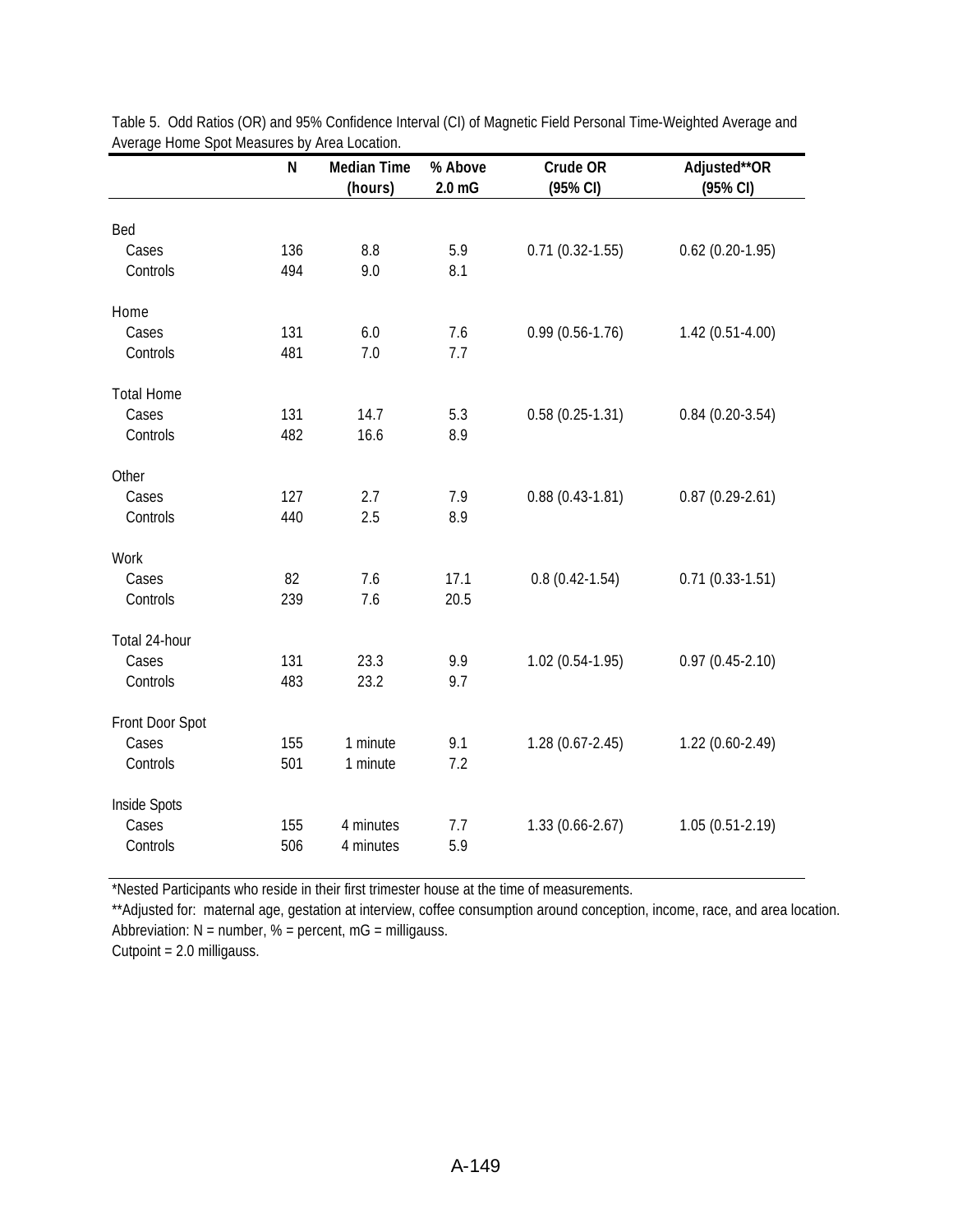| Time Weighted Average (mG) |                 |               |                               |                      |                          |
|----------------------------|-----------------|---------------|-------------------------------|----------------------|--------------------------|
| <b>TWA Value</b>           |                 | <b>Number</b> | Percent                       | Crude OR<br>(95% CI) | Adjusted OR*<br>(95% CI) |
| $1.28 +$                   | Case<br>Control | 35<br>123     | 26.7<br>25.5                  | 1.59 (0.89-2.84)     | 1.68 (0.87-3.23)         |
| $0.93 - 1.28$              | Case<br>Control | 37<br>114     | 28.2<br>23.6                  | $1.75(0.98-3.12)$    | 1.74 (0.92-3.30          |
| $0.72 - 0.93$              | Case<br>Control | 36<br>122     | 27.5<br>25.3                  | $1.53(0.86 - 2.75)$  | $1.73(0.91-3.26)$        |
| < 0.72                     | Case<br>Control | 23<br>124     | 17.6<br>25.7<br>$\chi$ 2Trend | 1.00                 | 1.00                     |
|                            |                 |               | p-value                       | 0.17                 |                          |
| Rate Change Metric (mG)    |                 |               |                               |                      |                          |
| <b>RCM Value</b>           |                 |               |                               |                      |                          |
| $0.94 +$                   | Case<br>Control | 46<br>109     | 35.1<br>22.5                  | $3.25(1.76-6.00)$    | 3.08 (1.59-5.95)         |
| $0.62 - 0.94$              | Case<br>Control | 37<br>118     | 28.2<br>24.4                  | 2.42 (1.29-4.52)     | 2.29 (1.19-4.40)         |
| $0.43 - 0.62$              | Case<br>Control | 31<br>126     | 23.7<br>26.0                  | $1.90(1.0-3.60)$     | 1.53 (0.768-3.05)        |
| < 0.43                     | Case<br>Control | 17<br>131     | 13.0<br>23.8                  | 1.00                 | 1.00                     |
| Maximum Value (mG)         |                 |               | $\chi$ 2Trend<br>p-value      | 0.00                 |                          |
|                            |                 |               |                               |                      |                          |
| Max Value<br>$35.05+$      | Case<br>Control | 39<br>115     | 29.8<br>23.8                  | 2.13 (1.18-3.83)     | $2.30(1.21-4.36)$        |
| 23.42-<35.05               | Case<br>Control | 38<br>115     | 29.0<br>23.8                  | 2.08 (1.15-3.37)     | 1.90 (1.00-3.51)         |
| 14.31-<23.43               | Case<br>Control | 33<br>121     | 25.2<br>25.1                  | $1.71(0.94-3.12)$    | $1.44(0.74-2.80)$        |
| < 14.31                    | Case            | 21            | 16.0                          | 1.00                 | 1.00                     |

Table 6. Odds Ratio (OR) and 95% Confidence Interval (CI) of the Association Between Total 24-hour Personal Magnetic Field Time Weighted-Average (TWA), Rate of Change Metric (RCM), Maximum (Max.) Value and Miscarriage by Quartiles.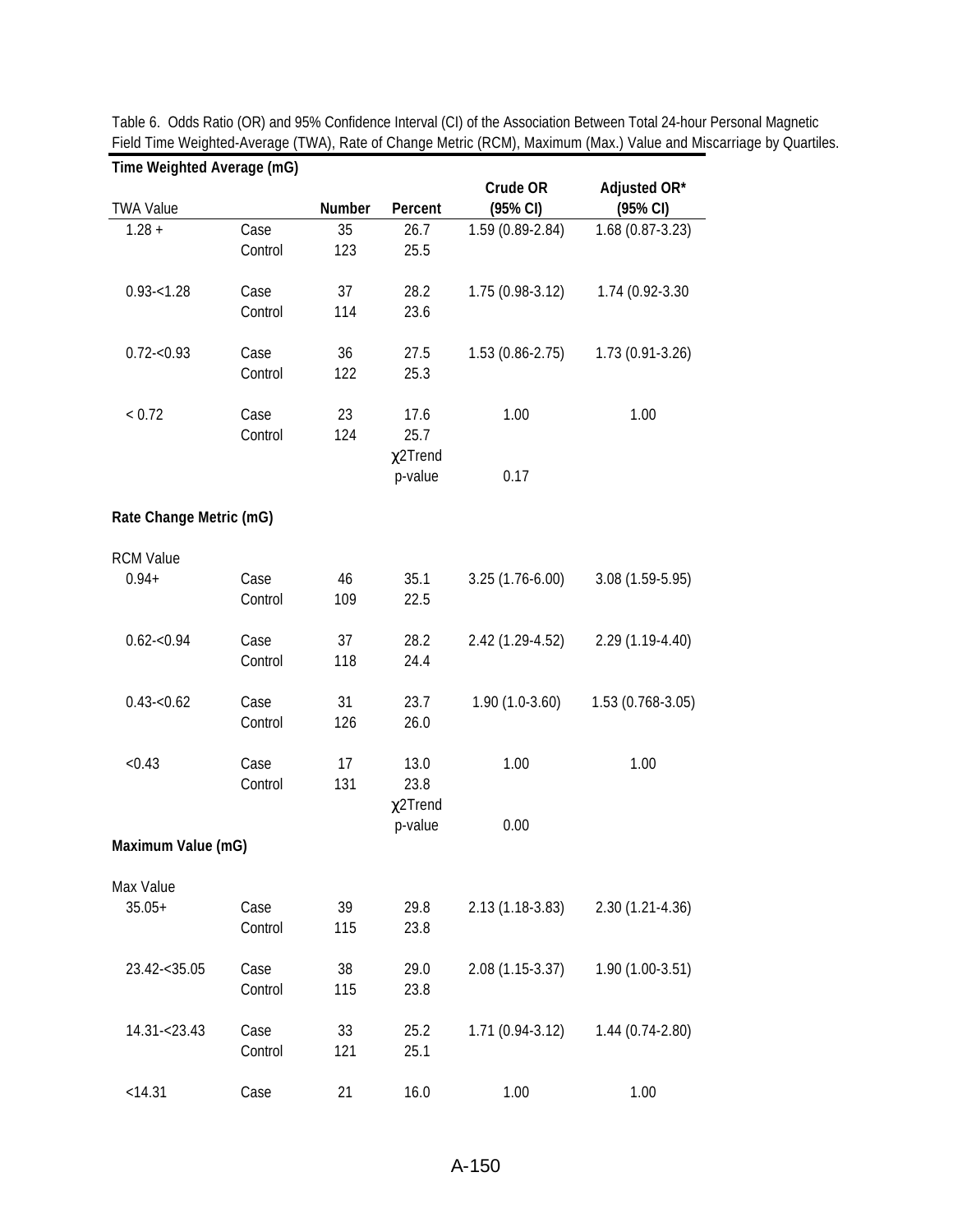| Control | 132 | 23.8          |      |  |
|---------|-----|---------------|------|--|
|         |     | $\chi$ 2Trend |      |  |
|         |     | p-value       | 0.00 |  |

\* Adjusted for: maternal age, interview at gestation, coffee consumption at conception, income, and race. \*\*\* mG between 10 second samples.

Abbreviations: mG = milligauss.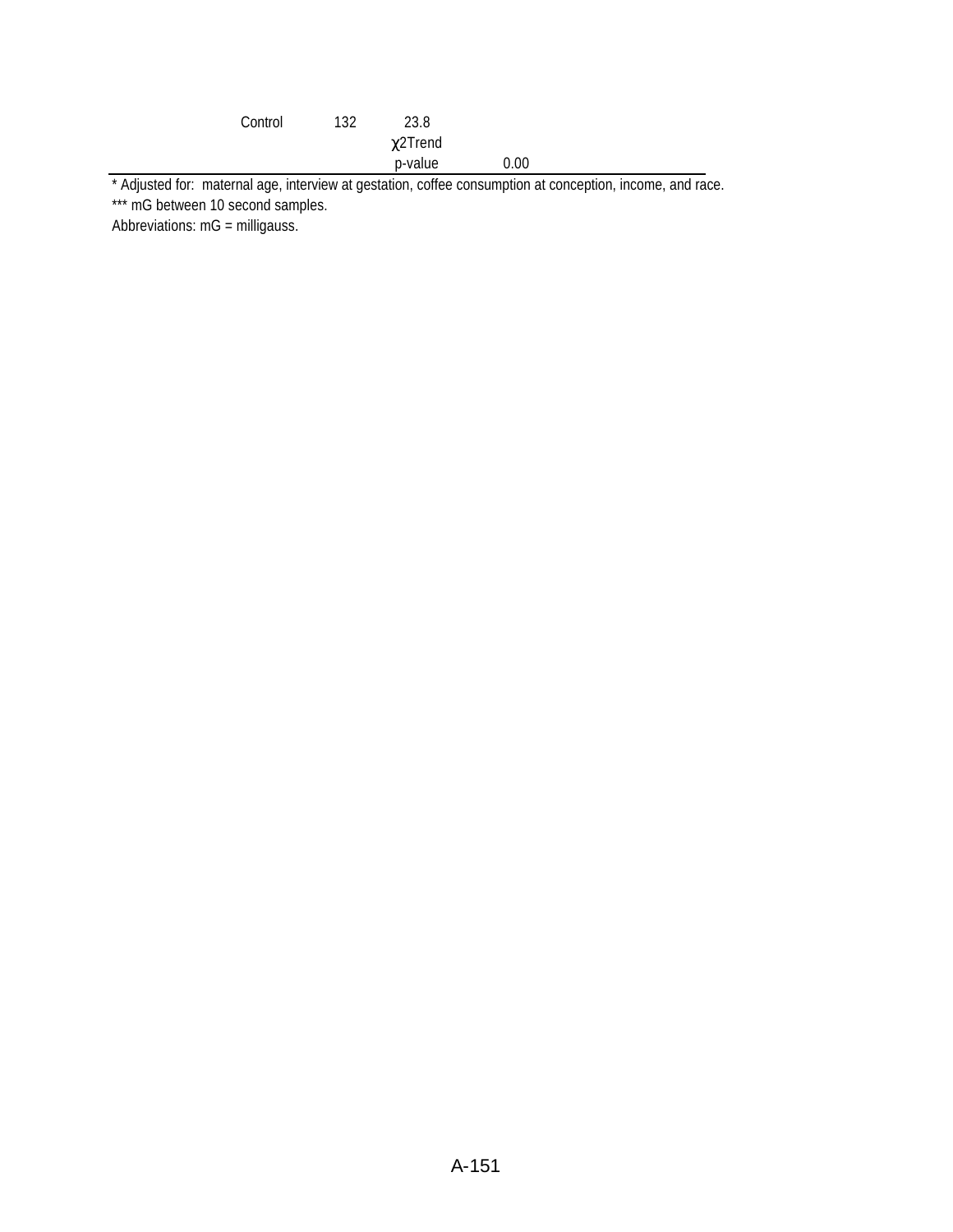| Max Value (cutpoint=23.43)   |     |                |                     | RCM Value (cutpoint=0.62) |       |          |                     | TWA (cutpoint=0.93) |       |          |                   |
|------------------------------|-----|----------------|---------------------|---------------------------|-------|----------|---------------------|---------------------|-------|----------|-------------------|
|                              | N   | %              | OR (95% C.I.)       | N                         | %     |          | OR (95% C.I.)       | N                   | %     |          | OR (95% C.I.)     |
| At or Above in Any Two       |     |                |                     |                           |       |          |                     |                     |       |          |                   |
| <b>Environments</b>          |     |                |                     |                           |       |          |                     |                     |       |          |                   |
| Case                         | 23  | 17.6%<br>Crude | $3.10(1.62 - 5.92)$ | 70                        | 53.4% | Crude    | 2.42 (1.28-4.60)    | 79                  | 60.3% | Crude    | $2.04(1.13-3.67)$ |
| Control                      | 33  | 6.8% Adjusted  | 1.99 (1.29-3.07)    | 211                       | 43.7% | Adjusted | $2.38(1.24 - 4.59)$ | 235                 | 48.7% | Adjusted | $2.19(1.18-4.05)$ |
| At or Above in Any One       |     |                |                     |                           |       |          |                     |                     |       |          |                   |
| Environment                  |     |                |                     |                           |       |          |                     |                     |       |          |                   |
| Case                         | 53  | 40.5%<br>Crude | $1.32(0.87 - 2.01)$ | 48                        | 36.6% | Crude    | 1.98 (1.02-3.84)    | 36                  | 27.5% | Crude    | $1.45(0.76-2.75)$ |
| Control                      | 191 | 39.5% Adjusted | $1.44(0.95-2.19)$   | 177                       | 36.7% | Adjusted | 1.81 (0.98-3.33)    | 151                 | 31.3% | Adjusted | $1.47(0.76-2.84)$ |
| <b>All Below</b>             |     |                |                     |                           |       |          |                     |                     |       |          |                   |
| Case                         | 55  | 42.0%          | 1.00                | 13                        | 9.9%  |          | 1.00                | 16                  | 12.2% |          | 1.00              |
| Control                      | 260 | 53.7%          |                     | 95                        | 19.7% |          |                     | 97                  | 20.1% |          |                   |
| Chi-square for trend p-value |     |                | 0.000               |                           |       |          | 0.008               |                     |       |          | 0.010             |

Table 7. Crude and Adjusted Odds Ratio (OR) and 95% Confidence Intervals (C.I.) of Miscarriage and Personal Magnetic Field Exposure by Number of Area Location at or above the 50<sup>th</sup> percentile Cutpoint Exposure Value by Exposure Metric.

Max = Maximum value, RCM = Rate of change metric, TWA = Time weighted average, N = Number of subjects, % = percent.

Adjusted for: Maternal age, interview at gestation, coffee consumption at conception, income, and race.